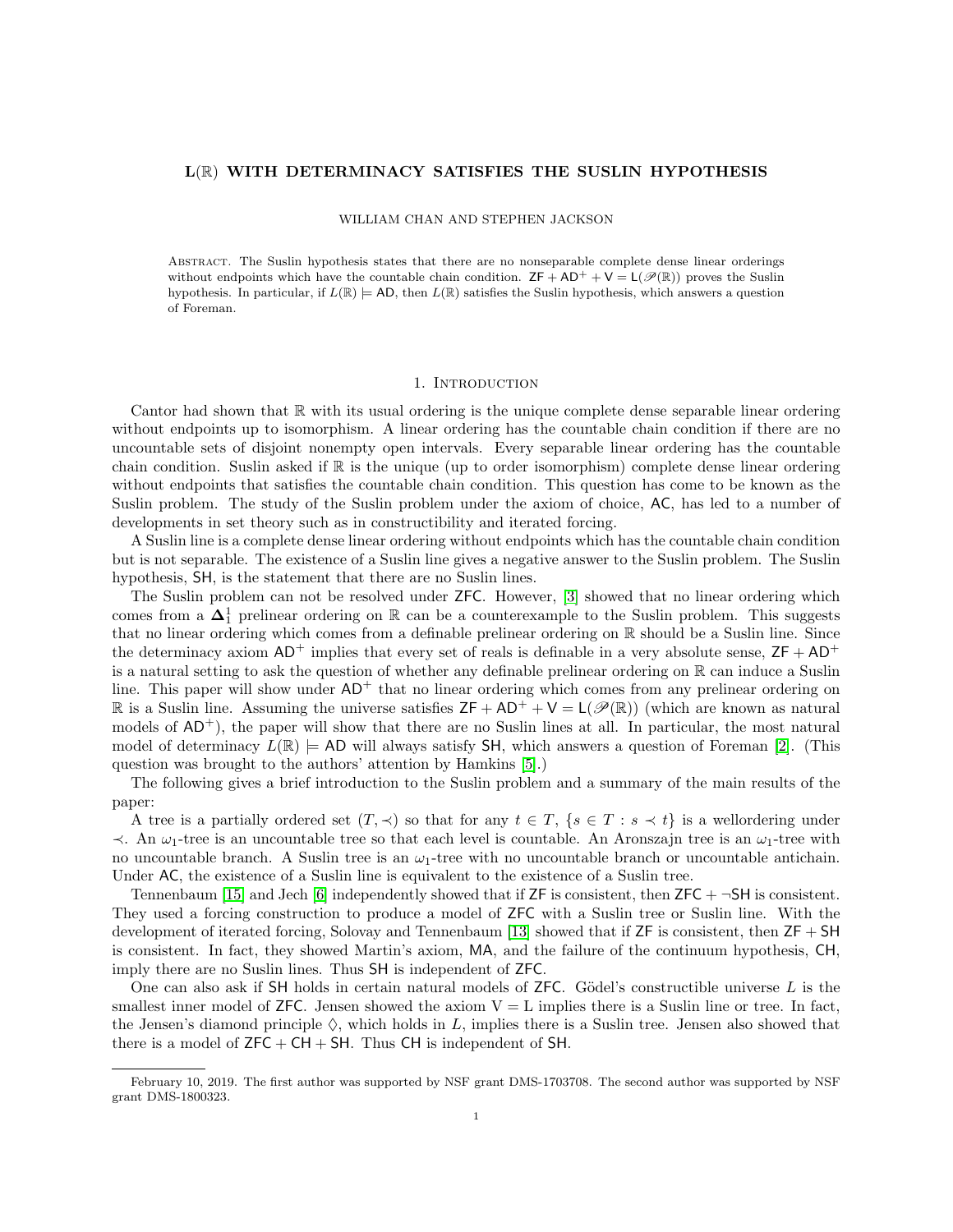Results from descriptive set theory have shown that Borel objects are well-behaved and have nice regularity properties. This suggests that no Borel linear ordering on R should be a Suslin line. Friedman and Shelah showed that there are no Borel Suslin lines. Harrington, Marker, and Shelah strengthened this result using effective methods and the Gandy-Harrington forcing: A prelinear order is a binary relation that is total and transitive (but may not be antisymmetric). [\[3\]](#page-14-0) showed that every  $\Delta_1^1$  prelinear ordering has a perfect set of disjoint closed intervals or there is a  $\Delta_1^1$  order preserving function which maps the prelinear ordering into R with its usual ordering.

The intuition would be that every definable linear ordering which is the surjective image of R (that is, a collapse of a prelinear ordering on R) is not a Suslin line assuming that certain descriptive set theoretic arguments are valid for this definable context. One approach to formalize this idea of extending descriptive set theoretic methods to the largest possible context is to assume determinacy axioms.

Let  $\omega_{\omega}$  denote the Baire space which consists of all function from  $\omega$  into  $\omega$ . Let  $A \subseteq \omega_{\omega}$ . The game  $G_A$ consists of player 1 and 2 alternatingly picking integers  $a_i$ . Player 1 wins if  $\bar{a} = \langle a_i : i \in \omega \rangle$  belongs to A. Player 2 wins if  $\bar{a} \notin A$ . The axiom of determinacy, AD, asserts that for all  $A \subseteq \omega$ , one of the players has a winning strategy in  $G_A$ .

AD implies that every set of reals has the perfect set property, has the Baire property, and is Lebesgue measurable. It is reasonable to expect that under AD every linear ordering on a set which is the surjective image of R is not a Suslin line.

AD implies the failure of AC. As noted above, under AC, the study of the Suslin problem can be reduced to the study of Suslin trees. The proof that the existence of a Suslin line implies the existence of a Suslin tree seems to require AC. Under determinacy assumptions, the existence of Suslin trees and Suslin lines are considered separately.

AD by its very nature is in general restricted to providing information about set which are surjective images of R. However, SH is a statement about all linear orderings.  $L(\mathbb{R})$  is the smallest transitive inner model of ZF containing all the reals. Woodin has shown that if  $V \models$  ZFC and has a measurable cardinal with infinitely many Woodin cardinals below it, then  $L(\mathbb{R})^V \models$  AD. (See [\[10\]](#page-14-5).) Sometimes results about all sets can be proved in this minimal model of AD containing the reals. Kechris [\[9\]](#page-14-6) showed that if  $L(\mathbb{R}) \models$  AD, then  $L(\mathbb{R}) \models$  DC. Caicedo and Ketchersid [\[1\]](#page-14-7) extended the Silver's dichotomy [\[12\]](#page-14-8) to show that in  $L(\mathbb{R})$ , every set is either wellorderable or  $\mathbb R$  inject into it. Moreover, if  $V \models$  ZFC and has a proper class of Woodin cardinals. then for any forcing  $\mathbb{P} \in V$  and  $G \subseteq \mathbb{P}$  which is  $\mathbb{P}$ -generic over  $V, L(\mathbb{R})^V$  and  $L(\mathbb{R})^{|V|}$  are elementarily equivalent. An external forcing cannot change the theory of  $L(\mathbb{R})$  and in particular the status of SH in  $L(\mathbb{R})^V$  and  $L(\mathbb{R})^V$ <sup>[G]</sup>. At the end of [\[2\]](#page-14-1), Foreman asked whether  $L(\mathbb{R}) \models$  SH if  $L(\mathbb{R}) \models$  AD.

First, the paper will consider the existence of Suslin trees.

## **Theorem [3.4](#page-5-0)** If  $L(\mathbb{R}) \models$  AD, then  $L(\mathbb{R})$  has no Aronszajn tree and hence no Suslin trees.

To study linear orderings on surjective images of R, one will work in a strengthening of AD isolated by Woodin known as  $AD^+$ . It includes  $DC_R$  and the statement that all sets of reals have an absolute definition provided by an  $\infty$ -Borel code. AD<sup>+</sup> holds in every model of AD that has been produced. It is open whether  $AD$  and  $AD^+$  are equivalent.

### **Theorem [4.2](#page-5-1)** ( $ZF + AD^+$ ) Let  $\prec$  be a prelinear order on R. Exactly one of the following holds.

(i) There is a perfect set of disjoint closed intervals in  $\preceq$ . (That is, this set of intervals is in bijection with  $\mathbb{R}$ .)

(ii) There is a wellordered separating family for  $\preceq$ .

Here, a separating family is a collection S of  $\preceq$ -downward closed sets so that for any  $a \prec b$ , there is some  $A \in \mathcal{S}$  so that  $a \in A$  and  $b \notin A$ . Note that (ii) cannot be replaced with the statement that  $\preceq$  order embeds into R as in the case for Borel linear orderings. For example, there is a  $\Sigma_1^1$  prelinear ordering whose quotient has order type  $\omega_1$ .

The argument associated with (i) is a modification of the Gandy-Harrington forcing argument from [\[3\]](#page-14-0) using the Vopěnka algebra. The argument associated with (ii) follows an idea of Hjorth from  $[4]$ .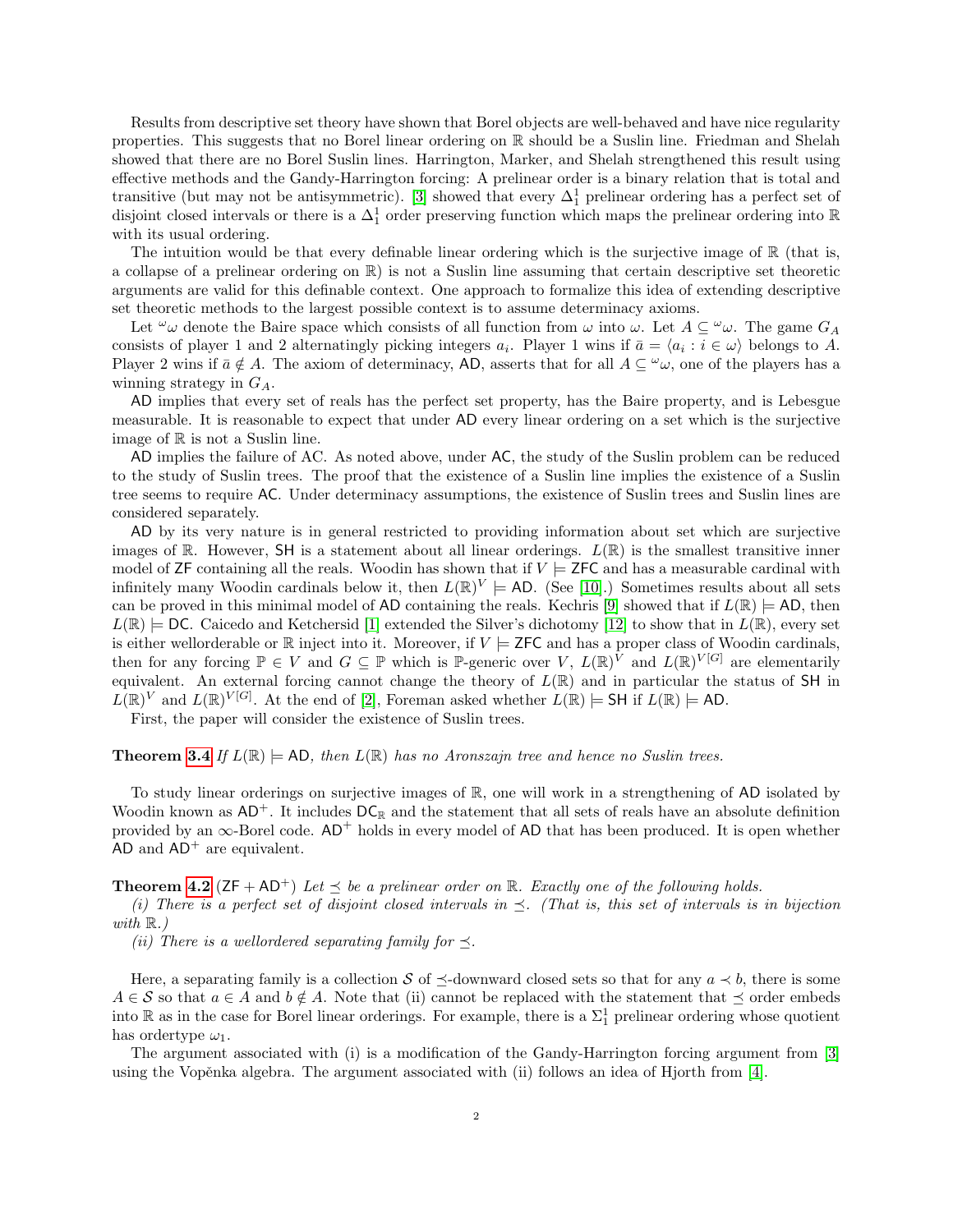The proof has a clear descriptive set theoretic flavor: Instead of considering a set as an static object, one uses a sufficiently absolute definition of a set provided by the  $\infty$ -Borel code. This allows the definition to be interpreted in various inner models containing the necessary parameters to derive information about the true object in the real world.

The theorem implies the following:

**Theorem [4.4](#page-7-0)** ( $ZF + AD^+$ ) There are no Suslin lines on a set which is the surjective image of  $\mathbb{R}$ .

The previous results will be used to establish the full SH in models satisfying  $ZF + AD^+ + V = L(\mathscr{P}(\mathbb{R}))$ . Woodin showed that such model take one of two forms: If  $AD_R$  (the determinacy axiom for games with moves from  $\mathbb{R}$ ) fails, then  $V = L(J, \mathbb{R})$  for some set of ordinals J. Model of the form  $L(J, \mathbb{R})$  cannot satisfy  $AD_{\mathbb{R}}$ .

In such models, an arbitrary linear ordering is uniformly a union of sublinear orderings which are surjective images of R. The dichotomy result is applied uniformly to each sublinear ordering to produce wellordered separating family for each sublinear ordering. Then these wellordered separating family need to be coherently patched together to form a wellordered separating family for the original linear ordering. In models of the form  $L(J, \mathbb{R})$ , this is relatively straightforward. In  $L(\mathscr{P}(\mathbb{R})) \models AD_{\mathbb{R}}$ , one will need to use the unique supercompactness measure on  $\mathscr{P}_{\omega_1}(\lambda)$  for each  $\lambda < \Theta$ . These patching arguments are similar to those used in [\[1\]](#page-14-7).

**Theorem [4.5](#page-7-1)** Let J be a set of ordinals. If  $L(J, \mathbb{R}) \models AD$ , then  $L(J, \mathbb{R}) \models SH$ . In particular, one has that  $ZF + AD + V = L(\mathbb{R})$  proves SH.

Theorem [4.8](#page-8-0) ZF + AD<sup>+</sup> + AD<sub>R</sub> + V = L( $\mathcal{P}(\mathbb{R})$ ) + SH.

Theorem [4.9](#page-9-0) ZF + AD<sup>+</sup> + V = L( $\mathcal{P}(\mathbb{R})$ ) + SH.

The Solovay model is a choiceless model of ZF which possesses many of the descriptive set theory regularity properties which are consequences of AD. Woodin observed that the methods used above in the determinacy setting can be adapted to establish SH in some Solovay models. The final section provides some details on the modification of the earlier arguments to analyze when SH holds in Solovay models.

**Theorem [5.7](#page-13-0)** (Woodin) Let  $V \models$  ZFC and  $\kappa$  be a weakly compact cardinal of V. Let G be Coll $(\omega, \langle \kappa \rangle)$ generic over V.  $V(\mathbb{R}^{V[G]}) \models$  SH.

**Theorem [5.12](#page-14-10)** Suppose  $V \models$  ZFC and  $\kappa$  is an inaccessible cardinal of V. Let  $G \subseteq \text{Coll}(\omega, < \kappa)$  be Coll $(\omega, < \kappa)$ -generic over V. The Solovay model  $V(\mathbb{R}^{V[G]})$  has a Suslin line if and only if  $V(\mathbb{R}^{V[G]})$  has a Suslin tree on  $\omega_1$ .

The authors would like to thank Itay Neeman for many helpful comments on the material that appear in this paper. Also thanks to Hugh Woodin for informing the authors about the results in the Solovay model and allowing the details of the arguments to appear in this paper. Finally, the authors would also like to thank Joel Hamkins for asking the main question on Mathoverflow [\[5\]](#page-14-2), from which the authors heard about this question.

# 2. Basics

**Definition 2.1.** Let  $(L, \prec)$  be a (strict) linear ordering. L is dense if for all  $a, c \in L$  with  $a \prec c$ , there is some  $b \in L$  with  $a \prec b \prec c$ . L has the countable chain condition if there are no uncountable collection of disjoint nonempty open intervals in  $L$ .  $L$  is separable if there is a countable dense subset of  $L$ .  $L$  is complete if every nonempty subset which is bounded above has a supremum.

A Suslin line is a complete dense linear ordering without endpoints which has the countable chain condition and is not separable.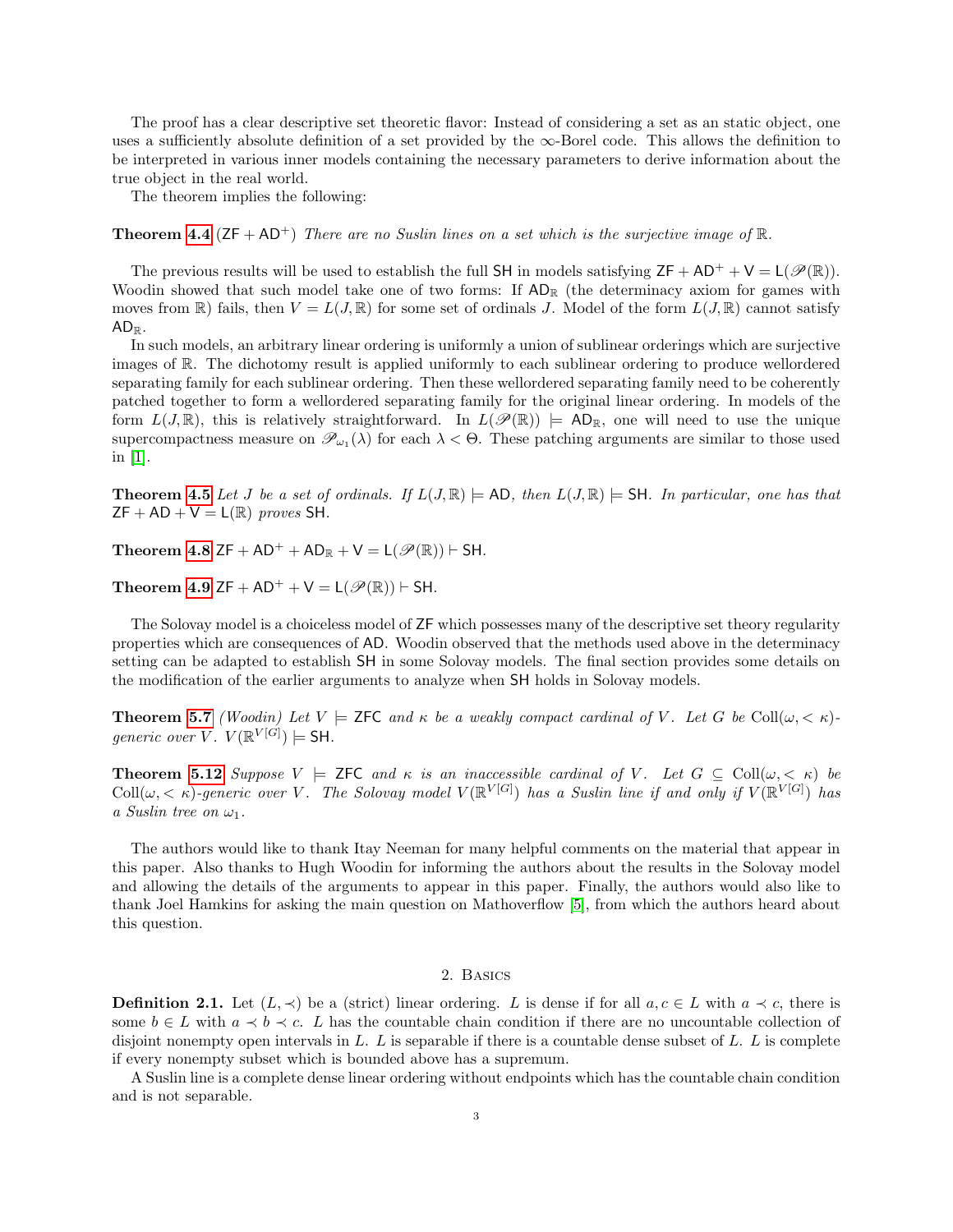It should be noted that the existence of a nonseparable linear ordering with the countable chain condition is sufficient to imply the existence of a Susline line.

Definition 2.2. The Suslin hypothesis, denoted SH, is the statement that there are no Suslin lines.

**Definition 2.3.** A (nonreflexive) partially ordered set  $(T, \prec)$  is a tree if and only if for all  $t \in T$ ,  $\{s \in T :$  $s \prec t$  is a wellordered by  $\prec$ . For  $t \in T$ , let  $|t|_{\prec}$  denote the ordertype of  $\{s \in T : s \prec t\}$ . If  $\alpha$  is an ordinal, then let  $L^T_\alpha = \{t \in T : |t|_{\prec} = \alpha\}$ . Let  $|T|_{\prec} = \sup\{|t|_{\prec} + 1 : t \in T\}$  be the height of the tree T. A branch through T is a maximal  $\prec$ -linearly ordered subset of T.  $A \subseteq T$  is an antichain if every pair of elments from A is  $\prec$ -incomparable.

Let  $\kappa$  be a cardinal.  $(T, \prec)$  is a  $\kappa$ -tree if and only if  $(T, \prec)$  is a tree with  $|T|_{\prec} = \kappa$  and for each ordinal  $\alpha$ ,  $L_{\alpha}^{T}$  injects into  $\kappa$  but does not biject onto  $\kappa$ . (In particular, the levels are wellorderable.) A  $\kappa$ -Aronszajn tree is a  $\kappa$ -tree so that each chain has cardinality less than  $\kappa$ . A  $\kappa$ -Suslin tree is a  $\kappa$ -tree so that all chains have cardinality less than  $\kappa$  and  $\kappa$  does not inject into any antichain. (Every  $\kappa$ -Suslin tree is a  $\kappa$ -Aronszajn tree.)

An Aronszajn or Suslin tree is an  $\omega_1$ -Aronszajn or  $\omega_1$ -Suslin tree, respectively.

ZFC shows that there is a Suslin line if and only if there is a Suslin tree. However, the usual proof does seem to use AC. Suslin trees and Suslin lines will be studied in the choiceless context of ZF augmented with determinacy axioms or in specific natural models of these determinacy axioms.

**Definition 2.4.** Let  $X \subseteq \mathbb{R}$ . An  $\infty$ -Borel code for X is a pair  $(S, \varphi)$  where S is a set of ordinals and  $\varphi$  is a formula in the language of set theory such that for all  $x \in \mathbb{R}$ ,  $x \in X \Leftrightarrow L[S, x] \models \varphi(S, x)$ .

<span id="page-3-1"></span>**Definition 2.5.** ([\[17\]](#page-15-1) Section 9.1)  $AD^+$  consists of the following statements:

(i)  $DC_{\mathbb{R}}$ .

(ii) Every  $X \subseteq \mathbb{R}$  has an  $\infty$ -Borel code.

(iii) For all  $\lambda < \Theta$ ,  $X \subseteq \mathbb{R}$ , and continuous function  $\pi : \omega \lambda \to \mathbb{R}$ ,  $\pi^{-1}(X)$  is determined.

If J is a set of ordinals and  $L(J, \mathbb{R}) \models AD$ , then  $L(J, \mathbb{R}) \models AD^+$ . Also  $L(J, \mathbb{R}) \models DC$  by [\[9\]](#page-14-6). Models of  $ZF + AD^+ + V = L(\mathscr{P}(\mathbb{R}))$  are considered natural models of AD. No models of the form  $L(J, \mathbb{R})$  can satisfy AD<sub>R</sub>. Woodin ([\[1\]](#page-14-7) Corollary 3.2) showed that if  $V \models ZF + AD^+ + V = L(\mathscr{P}(\mathbb{R})) + \neg AD_{\mathbb{R}}$ , then V is of the form  $L(J, \mathbb{R})$  for some set of ordinals J. Of particular importance to this paper is the existence of  $\infty$ -Borel codes for sets of reals. Although it is open whether  $ZF + AD_R$  implies  $ZF + AD^+$ , Woodin has shown that ZF + AD<sub>R</sub> can prove that every set of reals has an  $\infty$ -Borel code. However, it is known that ZF + DC + AD<sub>R</sub> implies  $ZF + AD^+$ . (See [\[1\]](#page-14-7) for more information about  $AD^+$ .)

**Definition 2.6.** (Vopěnka) Let S be a set of ordinals. Let  $\mathbb{O}_S$  be the forcing of nonempty  $OD_S$  subsets of reals ordered by  $\subseteq$ . By using the canonical bijection of  $OD_S$  with ON, one will assume that this forcing has been transfered onto ON and is hence an element of  $HOD_S$ .  $\mathbb{O}_S$  adds a generic real. Let  $\tau$  denote the canonical  $\mathbb{O}_S$ -name for the canonical real.

More specifically, if G is  $\mathbb{O}_S$ -generic, then  $n \in \tau[G] \Leftrightarrow \{x \in \mathbb{R} : n \in x\} \in G$ .

<span id="page-3-0"></span>Fact 2.7. (Vopěnka's Theorem) Let  $S$  be a set of ordinals.

Let  $M \models$ **ZF** be a transitive inner model containing S. For all  $x \in \mathbb{R}^M$ , there is a filter  $G_x \in M$  which is  $\mathbb{O}_{S}^{M}$ -generic over  $\mathrm{HOD}_{S}^{M}$  so that  $\tau[G_{x}] = x$ .

Suppose  $\varphi$  is a formula and  $\bar{\alpha}$  is a tuple of ordinals. Let K be a set of ordinals in  $OD_S^M$ . Suppose  $N \models \mathsf{ZF}$ is an inner model with  $N \supseteq \text{HOD}_S^M$ . Suppose  $p = \{x \in \mathbb{R}^M : L[K, x] \models \varphi(K, \bar{\alpha}, x)\}$  is a condition of  $\mathbb{O}_S^M$ , that is, it is a nonempty  $OD_S$  set. Then  $N \models p \Vdash_{\mathbb{O}_S^M} L[\check{K}, \tau] \models \varphi(\check{K}, \bar{\alpha}, \tau)$ .

Proof. The first statement is a classical result which can be found in [\[7\]](#page-14-11) Theorem 15.46 or [\[4\]](#page-14-9) Theorem 2.4. The set  $G_x$  is  $\{p \in \mathbb{O}_S^M : x \in p\}$ , where  $\mathbb{O}_S^M$  is considered as the collection of  $OD_S$  sets of reals in M.

The second statement appears in [\[4\]](#page-14-9) Theorem 2.4. A brief sketch will be given:

Suppose not. Then there is some  $q' \leq_{\mathbb{O}_{S}^{M}} p$  such that  $N \models q' \Vdash_{\mathbb{O}_{S}^{M}} L[\check{K}, \tau] \models \neg \varphi(\check{K}, \bar{\alpha}, \tau)$ . Since every  $\mathbb{O}_{S}^{M}$ -generic filter over N is generic over  $\text{HOD}_{S}^{M}$ , there is some  $q \leq_{\mathbb{O}_{S}^{M}} q'$  so that  $\text{HOD}_{S}^{M} \models q \Vdash_{\mathbb{O}_{S}^{M}} L[\check{K}, \tau] \models$  $\neg\varphi(\check{K}, \bar{\alpha}, \tau)$ . Let  $y \in q$ . Let  $G_y$  be the  $\mathbb{O}_S^M$ -generic filter over  $\text{HOD}_S^{\tilde{M}}$  derived from y.  $q \in G_y$ . By the forcing theorem,  $\text{HOD}_S^M[G_y] \models L[K, y] \models \neg \varphi(K, \bar{\alpha}, y)$ . Hence  $L[K, y] \models \neg \varphi(K, \bar{\alpha}, y)$ . This contradicts  $q \subseteq p$ .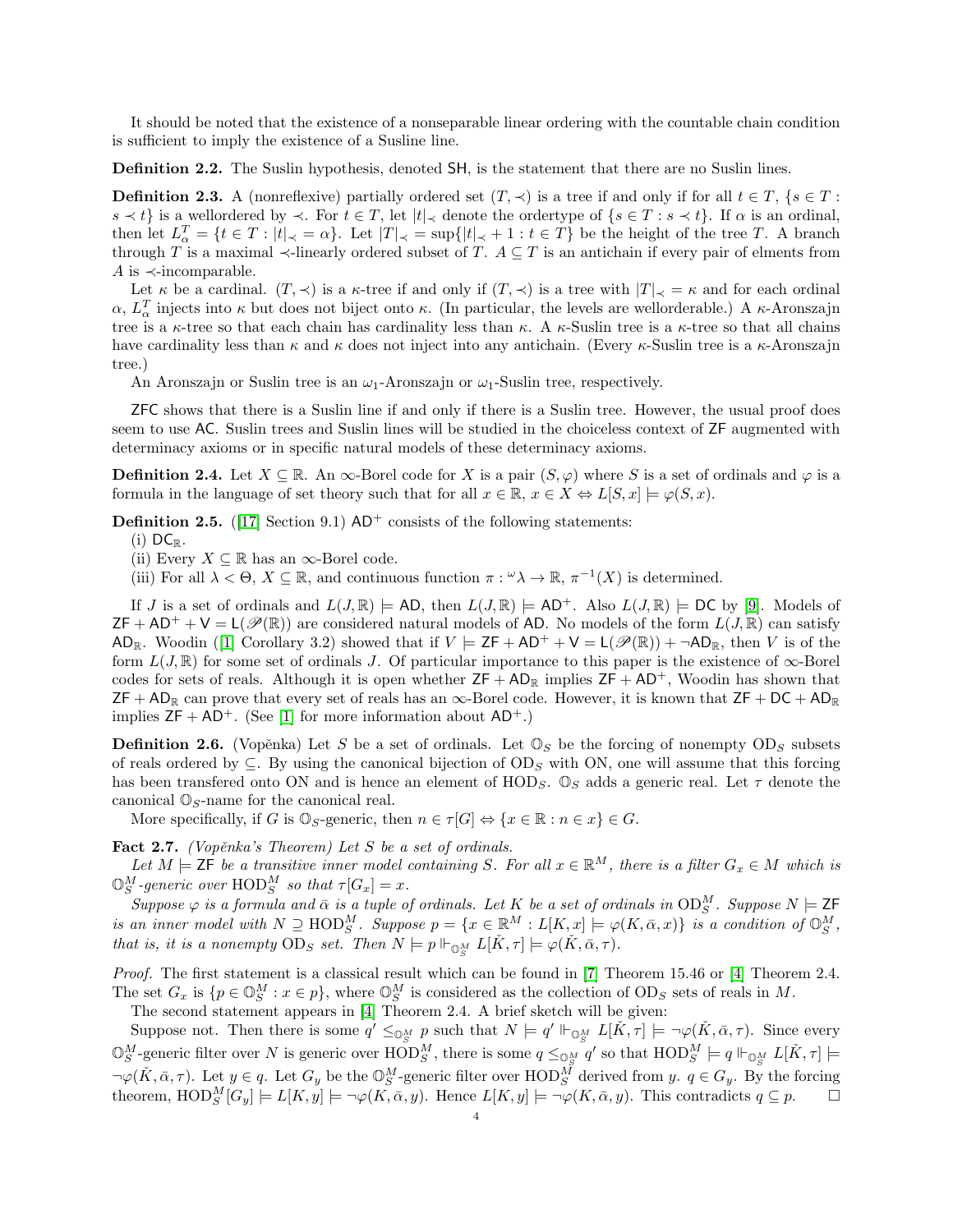<span id="page-4-1"></span>Fact 2.8. Let S be a set of ordinals. Let M be an inner model of ZF containing S. Suppose N is an inner model of  $\textsf{ZF}$  containing S and  $\text{HOD}_S^M \subseteq N$ . If  $n \geq 1$  is a natural number, let  $_n\mathbb{O}_S^M$  be the Vopěnka forcing on  $\mathbb{R}^n$ . Suppose  $(g_0, ..., g_{n-1})$  is a  $_n \tilde{\mathbb{O}}_S^M$ -generic over N n-tuple of reals. Then each of  $g_0, ..., g_{n-1}$  is a  $\mathbb{O}_S^M$ generic real over N.

*Proof.* Here a real g is  $\mathbb{O}_{S}^{M}$ -generic over N if and only if there is a filter G which is  $\mathbb{O}_{S}^{M}$ -generic over N such that  $g$  is the canonical real that is added by  $G$ .

Consider the case when  $n = 2$ .

For each  $p \in {}_{2}\mathbb{O}_{S}^{M}$ , let  $\Psi(p) = \{x \in \mathbb{R} : (\exists y)(x, y) \in p\}$ . Note that  $\Psi(p) \in \mathbb{O}_{S}^{M}$ .

Let  $(g_0, g_1)$  be  $2\widehat{\mathbb{O}}_S^M$ -generic over N. Let  $G_{(g_0,g_1)}$  be the  $2\widehat{\mathbb{O}}_S^M$ -generic filter over N which adds  $(g_0, g_1)$ . Let  $G = {\Psi(p) : p \in G_{(g_0, g_1)}}$ . G is a filter on  $\overline{\mathbb{O}_S^M}$ .

Suppose  $D \subseteq \mathbb{O}_{S}^{M}$  is dense open and belongs to N. Let  $D' = \{p : \Psi(p) \in D\}$ . Suppose  $r \in 2\mathbb{O}_{S}^{M}$ . Since D is dense, there is some  $r' \leq_{\mathbb{Q}_S^M} \Psi(r)$  with  $r' \in D$ . Let  $s = (r' \times \mathbb{R}) \cap r$ . Note that  $s \in {}_2\mathbb{O}_S^M$ ,  $\Psi(s) = r' \in D$ , and  $s \leq_{2 \mathbb{Q}_S^M} r$ . Hence  $s \in D'$ . This shows that  $D'$  is dense in  ${}_2\mathbb{O}_S^M$ .

By genericity, there is some  $r \in D'$  such  $r \in G_{(g_0,g_1)}$ . Then  $\Psi(r) \in D \cap G$ . G is  $\mathbb{O}_{S}^M$ -generic over N.  $g_0$  is the real added by  $G$ .

For this paper, one will need a uniform procedure for taking an OD definition for a set of reals to an OD ∞-Borel code for that set of reals.

<span id="page-4-2"></span>**Fact 2.9.** (Woodin, [\[1\]](#page-14-7) Theorem 3.4) Assume  $ZF + AD^+ + V = L(\mathcal{P}(\mathbb{R}))$ . Let J be a set of ordinals. Let  $X \subseteq \mathbb{R}$  be an OD<sub>J</sub> set. Then X has an  $\infty$ -Borel code in HOD<sub>J</sub>.

**Definition 2.10.** Let  $\leq_T$  denote the relation of Turing reducibility. If  $x, y \in \mathbb{R}$ , then  $x \equiv_T y$  if and only if  $x \leq_T y$  and  $y \leq_T x$ . A Turing degree is an  $\equiv_T$ -equivalence class. Let D denote the set of Turing degrees. If  $X, Y \in \mathcal{D}$ , then let  $X \leq_T Y$  if and only if for all  $x \in X$  and  $y \in Y$ ,  $x \leq_T y$ . The Turing cone above X is the set  ${Y \in \mathcal{D} : X \leq_T Y}$ . The Martin measure  $\mu$  is a measure on D defined by  $A \in \mu$  if and only if A contains a Turing cone. Under  $AD$ ,  $\mu$  is a countably complete ultrafilter on  $\mathcal{D}$ .

<span id="page-4-0"></span>Fact 2.11. (Woodin, [\[1\]](#page-14-7) Section 2.2) Assume  $ZF + AD^+$ . Let  $\prod_{X \in \mathcal{D}} ON$  be the collection of function f:  $\mathcal{D} \to \text{ON}.$  If  $f, g \in \prod_{X \in \mathcal{D}} \text{ON},$  then define  $f \sim g$  if and only if  $\{X \in \mathcal{D} : f(X) = g(X)\} \in \mu.$  Let  $[f]_{\sim}$  <  $[g]_{\sim}$  if and only if {X ∈ D :  $f(X) < g(X)$ } ∈  $\mu$ . Then  $\prod_{X \in \mathcal{D}} \text{ON}/\mu$ , the set of  $\sim$ -equivalence classes, is wellordered under <.

### 3. No Aronszajn Trees

<span id="page-4-3"></span>**Fact 3.1.** ( $ZF + AD$ ) There are no Aronszajn trees on a wellorderable set.

*Proof.* This is a well known result using standard techniques involving measures on  $\omega_1$ . The following provides some details under AD.

Using AD, let U be a countably complete ultrafilter on  $\omega_1$ . (For example, if  $\mu$  is Martin's Turing cone measure on D, let  $A \in U \Leftrightarrow \{X \in \mathcal{D} : \omega_1^X \in A\} \in \mu$ , where for  $X \in \mathcal{D}$ ,  $\omega_1^X = \omega_1^x$ , the least x-admissible ordinal for any  $x \in X$ .)

Let  $(T, \prec)$  be an  $\omega_1$ -tree. Since T is wellorderable, one may assume that  $T = \omega_1$ . For each  $s \in T$ , let  $A_s = \{t \in T : s \prec t\}.$ 

Note  $\omega_1 = T = \bigcup_{s \in L_0^T} A_s$ . Since  $(T, \prec)$  is an  $\omega_1$ -tree,  $L_0^T$  is countable. Since U is countably complete, there is some  $s \in L_0^T$  so that  $A_s \in U$ . Since  $T = \omega_1$ , let  $s_0$  be the least such object according to the wellordering of  $\omega_1$ .

Suppose  $s_{\alpha} \in L_{\alpha}^{T}$  has been defined so that  $A_{s_{\alpha}} \in U$ . Note that  $A_{s_{\alpha}} = \bigcup_{s \in L_{\alpha+1}^{T} \cap A_{s_{\alpha}}} A_s$ . By countably completeness, let  $s_{\alpha+1}$  be the least  $s \in L_{\alpha+1}^T \cap A_{s_\alpha}$  so that  $A_s \in U$ .

Suppose  $\alpha$  is a limit ordinal and  $s_{\gamma}$  has been defined for all  $\gamma < \alpha$ . Since  $\alpha$  is countable and each  $A_{s_{\gamma}} \in U, \bigcap_{\gamma < \alpha} A_{s_{\gamma}} \in U.$  Note that for all  $s \in \bigcap_{\gamma < \alpha} A_{s_{\gamma}},$  one has  $s_{\gamma} \prec s$  for all  $\gamma < \alpha$ . Observe  $\bigcap_{\gamma<\alpha}A_{s_{\gamma}}=\bigcup_{s\in L_{\alpha}^{T}\cap\bigcap_{\gamma<\alpha}A_{s_{\gamma}}}A_{s}.$  By countable completeness, let  $s_{\alpha}$  be the least element  $s\in L_{\alpha}^{T}\cap\bigcap_{\gamma<\alpha}A_{s_{\gamma}}$ so that  $A_s \in U$ .

 $\langle s_{\alpha} : \alpha < \omega_1 \rangle$  is an uncountable branch through  $(T, \prec)$ .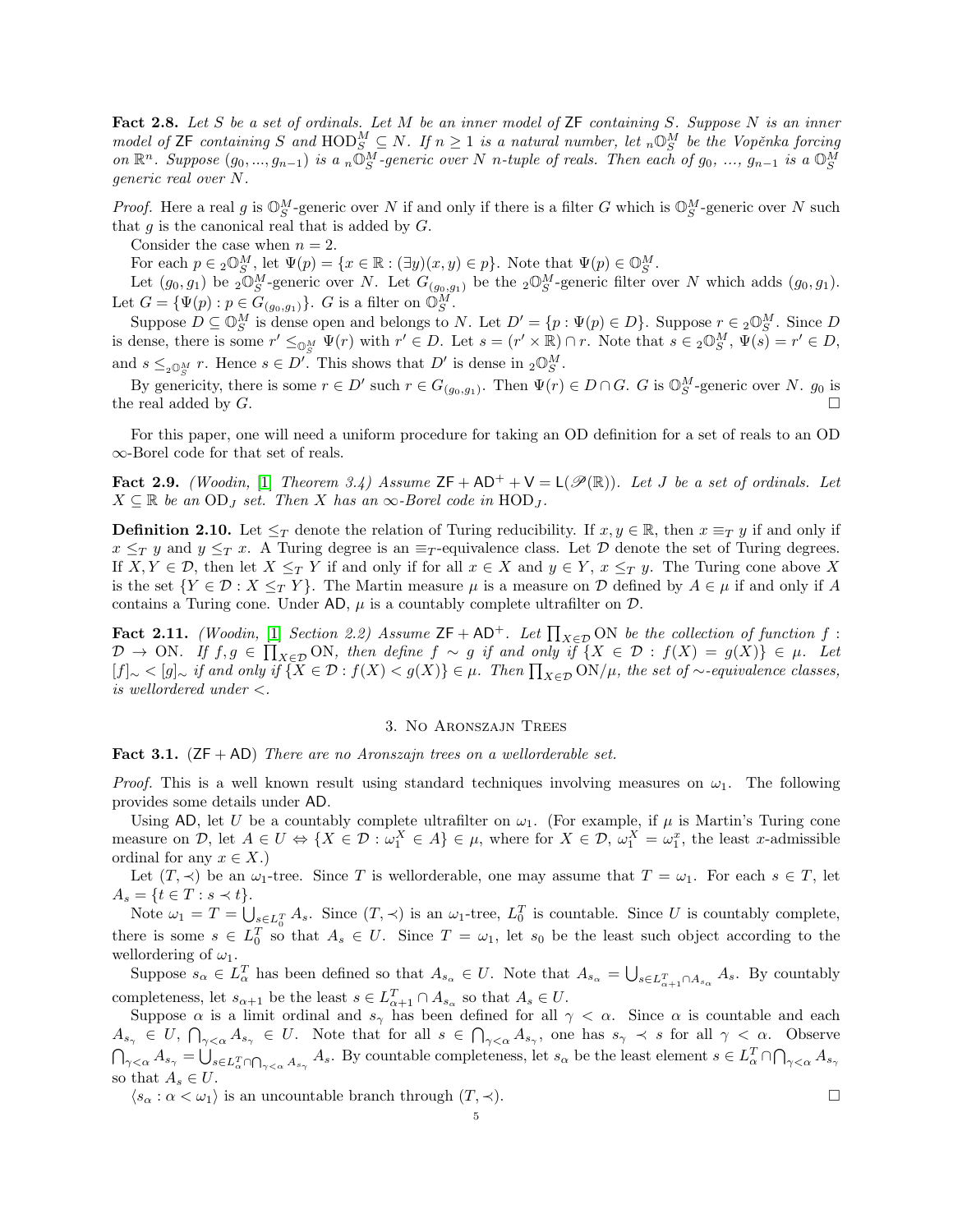<span id="page-5-2"></span>**Fact 3.2.** (1) Theorem 1.4) Assume  $ZF + AD^+ + V = L(\mathcal{P}(\mathbb{R}))$ . For any set X, either X is wellorderable or  $\mathbb R$  injects into X.

Many of the ideas used in [\[1\]](#page-14-7) to prove Fact [3.2](#page-5-2) will be used in this paper to investigate Suslin lines. Fact [3.2](#page-5-2) gives the following result about  $\kappa$ -trees.

Fact 3.3. Assume  $\mathsf{ZF} + \mathsf{AD^+} + \mathsf{V} = \mathsf{L}(\mathscr{P}(\mathbb{R}))$ . Let  $\kappa$  be a cardinal. There are no  $\kappa$ -trees on a nonwellorderable set.

*Proof.* Let  $(T, \prec)$  be a  $\kappa$ -tree where T cannot be wellordered. By Fact [3.2,](#page-5-2) there is an injection  $\Phi : \mathbb{R} \to T$ . Define a prewellordering  $\subseteq$  on R as follows:  $x \subseteq y$  if and only if  $|\Phi(x)| \leq |\Phi(y)| \leq$ . Since each level of T is wellorderable and AD implies there are no uncountable wellordered sequences of distinct reals, each  $\sqsubseteq$ -prewellordering class is countable.

However, there are no prewellorderings of  $\mathbb R$  with every prewellordering class countable (or more generally meager) under AD. To see this: Suppose there was such a prewellordering. Under AD, all sets of reals have the Baire property. By taking an appropriate homeomorphic image, one may assume one has a prewellordering  $\prec$  on all of R so that each initial segment of the prewellordering is meager. By AD,  $\prec$  itself has the Baire property as a subset of  $\mathbb{R}^2$ . Then the Kuratowski-Ulam theorem would yield a contradiction after considering the various horizontal and vertical sections of  $\preceq$ .

<span id="page-5-0"></span>**Theorem 3.4.** Assume  $ZF + AD^+ + V = L(\mathcal{P}(\mathbb{R}))$ . There are no Aronszajn trees and hence no Suslin trees. In particular, if  $L(\mathbb{R}) \models$  AD, then  $L(\mathbb{R})$  has no Aronszajn trees and hence no Suslin trees.

# 4. No Suslin Lines

**Definition 4.1.** A prelinear ordering  $\preceq$  on a set P is a total transitive binary relation on P (which may not be antisymmetric).

Let  $(P, \preceq)$  be a prelinear ordering. For each  $x, y \in P$ , let  $x \prec y$  if and only if  $x \preceq y$  and  $\neg(y \preceq x)$ .  $\mathcal{S} \subseteq \mathcal{P}(P)$  is a separating family for P if and only if every  $A \in \mathcal{S}$  is  $\preceq$ -downward closed and for all  $x, y \in P$ with  $x \prec y$ , there is some  $A \in \mathcal{S}$  with  $x \in A$  and  $y \notin A$ .

<span id="page-5-1"></span>**Theorem 4.2.** ( $ZF + AD^{+}$ ) Let  $\prec$  be a prelinear order on R. Exactly one of the following holds.

(i) There is a perfect set of disjoint closed intervals in  $\preceq$ . (That is, this set of intervals is in bijection with  $\mathbb{R}$ .)

(ii) There is a wellordered separating family for  $\preceq$ .

*Proof.* Let  $(S, \varphi)$  be an  $\infty$ -Borel code for  $\prec$ . Let  $(S, \psi)$  be an  $\infty$ -Borel code for  $\prec$  which is uniformly derived from  $(S, \varphi)$ . Although  $\mathbb{O}_S$  is a forcing on the ordinals which belong to  $HOD_S$ , it will also be considered as the forcing of nonempty  $OD_S$  sets of reals. Let  $\mathbb{U}_S$  denote the sets in  $\mathbb{O}_S$  which are  $\preceq$ -downward closed.

Throughout this proof, within any transitive inner model M of ZF containing  $S$ ,  $\preceq$  and  $\prec$  will always be defined using the ∞-Borel code  $(S, \varphi)$  and  $(S, \psi)$ , respectively. Therefore, if  $a, b \in \mathbb{R}^M$ ,  $M \models L[S, a, b] \models$  $\varphi(S, a, b)$  if and only if  $L[S, a, b] \models \varphi(S, a, b)$  if only if  $V \models L[S, a, b] \models \varphi(S, a, b)$  if and only if  $V \models a \preceq b$ .

(Case I) For all  $x \in \mathbb{R}$ , for all  $a, b \in \mathbb{R}^{L[S,x]}$  with  $a \prec b$ , there exists some  $A \in \mathbb{U}_{S}^{L[S,x]}$  with  $a \in A$  and  $b \notin A$ .

For each  $[f]_{\sim} \in \prod_{X \in \mathcal{D}} \omega_1/\mu$ , let  $A_{[f]_{\sim}}$  be the set of  $y \in \mathbb{R}$  so that on a cone of  $X \in \mathcal{D}$ , y belongs to the  $f(X)$ <sup>th</sup> element of  $\mathbb{U}_{S}^{L[S,x]}$  $L[S,x]$  according to the canonical global wellordering of  $\text{HOD}_S^{L[S,x]}$ , where x is any real in X. The  $f(X)$ <sup>th</sup> element of  $\mathbb{U}_{S}^{L[S,x]}$  $\int_{S}^{L[S,x]}$  is formally defined to be  $\emptyset$  if there is no  $f(X)$ <sup>th</sup> element of  $\mathbb{U}_{S}^{L[S,x]}$  $S^{L[S,x]}.$ This is well-defined. (Note that if  $x \equiv_T y$ , then  $L[S, x] = L[S, y]$  and their canonical wellorderings of their  $HOD<sub>S</sub>$ 's are the same.)

For each  $[f]_{\sim}$ ,  $A_{[f]_{\sim}}$  is  $\preceq$ -downward closed. To see this, suppose  $b \in A_{[f]_{\sim}}$ . Let  $a \preceq b$ . There is some  $z \in \mathbb{R}$  so that for all  $X \geq_T [z]_{\equiv_T}$ , b belongs to the  $f(X)$ <sup>th</sup> set in  $\mathbb{U}_S^{L[S,x]}$  $S^{L[5,x]}$ , where  $x \in X$ . Then for any  $X \geq_T [a \oplus z]_{\equiv_T}$ , b belongs to the  $f(X)$ <sup>th</sup> set in  $\mathbb{U}_{S}^{L[S,x]}$  $S^{L[S,x]}$ , where  $x \in X$ . Since  $x \geq_T a$ ,  $a \in L[S,x]$ . By  $\preceq$ -downward closure, a also belongs to the  $f(X)$ <sup>th</sup> set in  $\mathbb{U}_S^{L[S,x]}$  $S^{L[S,x]}$ . This verifies that  $a \in A_{[f]_{\sim}}$ .

By Fact [2.11,](#page-4-0)  $\prod_{X\in\mathcal{D}}\omega_1/\mu$  is wellordered. Hence  $\{A_{[f]_\sim}: [f]_\sim\in\prod_{X\in\mathcal{D}}\omega_1/\mu\}$  is a wellordered set. The next claim is that it is a separating family for  $\preceq$ .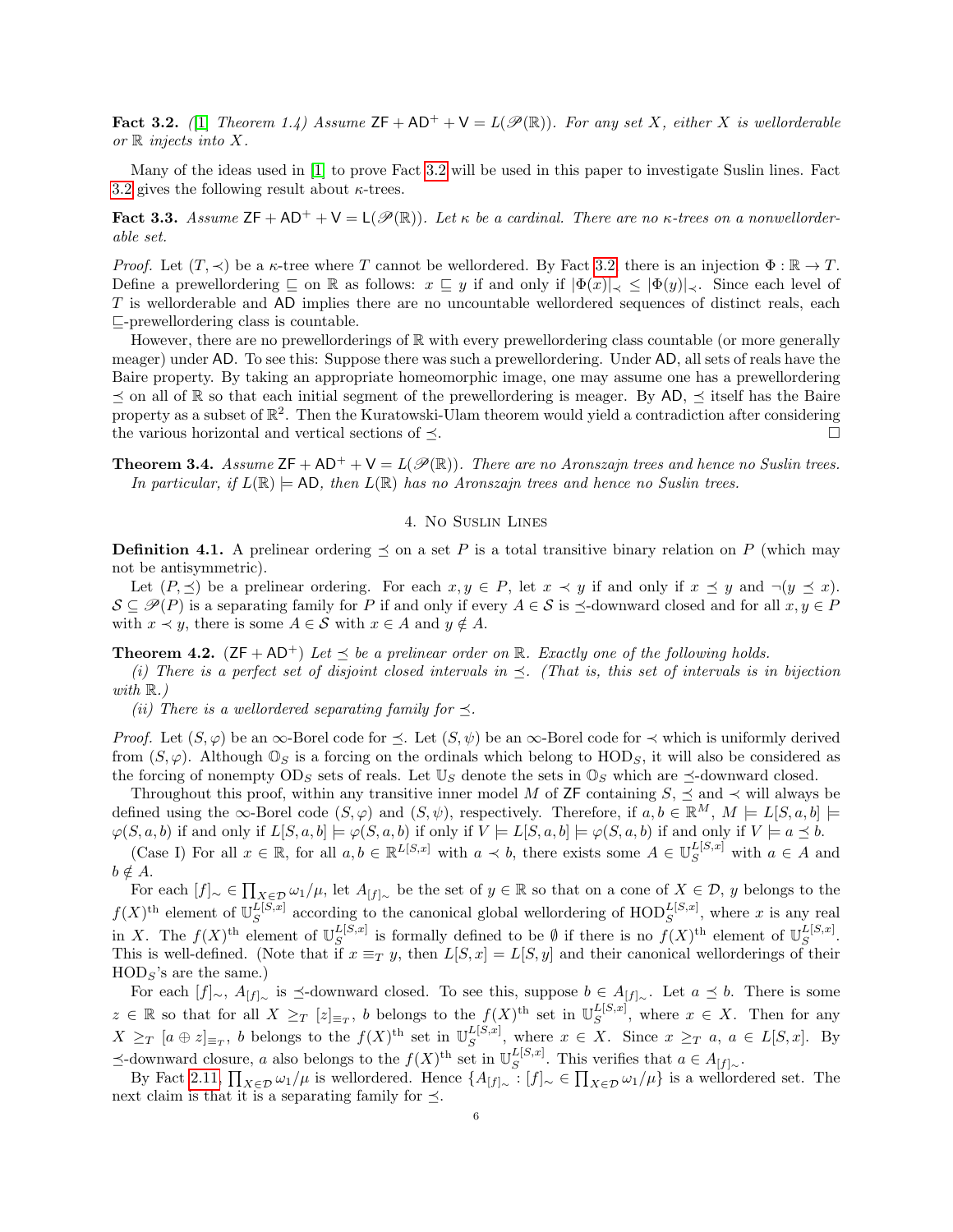To see this: Let  $a \prec b$ . Suppose  $X \geq_T [a \oplus b]_{\equiv_T}$ . Define  $f(X)$  to be the rank under the canonical wellordering of  $\mathrm{HOD}^{L[S,x]}_{S}$  of the least element of  $\mathbb{U}_{S}^{L[S,x]}$  $\frac{L[S,x]}{S}$  according to the canonical well<br>ordering of  $\text{HOD}_S^{L[S,x]}$ (for any  $x \in X$ ) containing a but not b. Note that this set exists by the Case I assumption. By definition,  $a \in A_{[f]_{\sim}}$  and  $b \notin A_{[f]_{\sim}}$ .

This shows that Case I implies that (ii) holds.

(Case II) There exists  $x \in \mathbb{R}$ , there exists  $a, b \in \mathbb{R}^{L[S,x]}$  with  $a \prec b$  so that for all  $A \in \mathbb{U}_S^{L[S,x]}$  $S^{L[S,x]}$ ,  $a \notin A$  or  $b \in A$ .

Let

$$
u = \{(c_0, c_1) \in (\mathbb{R}^2)^{L[S, x]} : c_0 \prec c_1 \land (\forall A)(A \in \mathbb{U}_S^{L[S, x]} \Rightarrow (c_0 \notin A \lor c_1 \in A))\}.
$$

Observe that  $u \in {}_{2}\mathbb{O}_{S}^{L[S,x]}$  $S^{L[5,x]}$  and in particular is nonempty due to the Case II assumption.

Claim 1: Let  $M \models \mathsf{ZF}$  be an inner model of V such that  $M \supseteq \text{HOD}_{S}^{L[S,x]}$ . Let  $r \in \mathbb{R}^{M}$ . Then

$$
M \models u \Vdash_{2\mathbb{O}_S^{L[S,x]}} \neg (\tau_0 < \check{r} < \tau_1)
$$

where  $\tau_0$  and  $\tau_1$  are the canonical names for the first and second real in the generic pair.

To prove Claim 1: Suppose it was not true. Then there is some  $v \leq_{2\mathbb{Q}_S^{L[S,x]}} u$  so that  $M \models v \Vdash_{2\mathbb{Q}_S^{L[S,x]}}$  $\tau_0 < \check{r} < \tau_1$ .

(Subcase 1.1.) There is some  $(c_0, c_1) \in v$  and  $(d_0, d_1) \in v$  so that  $c_1 \preceq d_0$ .

Let  $w = \{(e_0, e_1, e_2, e_3) \in (\mathbb{R}^4)^{L[S, x]} : (e_0, e_1) \in v \wedge (e_2, e_3) \in v \wedge e_1 \preceq e_2\}$ .  $w \neq \emptyset$  by the Subcase 1.1. assumption and  $w \in \mathcal{A} \mathbb{O}_S^{L[S,x]}$  $_{S}^{L[S,x]}$ . Now let  $(g_0, g_1, g_2, g_3)$  be  $_{4} \mathbb{O}_S^{L[S,x]}$  $E[S^{(1)}S]$ -generic over M containing w. By Fact [2.8](#page-4-1) (or essentially the proof),  $(g_0, g_1)$  and  $(g_2, g_3)$  are  ${}_2\mathbb{O}^{L[S, x]}_S$  $S^{L[S,x]}$ -generic over M.

Let  $u' = \{(c_0, c_1) \in (\mathbb{R}^2)^{L[S, x]} : c_0 \prec c_1\}$ . As  $u \leq_{2\mathbb{Q}_S^{L[S, x]}} u'$ ,  $u'$  belongs to the  $2\mathbb{Q}_S^{L[S, x]}$ derived from  $(g_0, g_1)$  and  $(g_1, g_2)$ . Using the ∞-Borel code for  $\prec$ , u' is a condition of the form for which Fact  $S^{L[S,x]}$ -generic filter over M [2.7](#page-3-0) applies. Hence Fact [2.7](#page-3-0) implies that  $g_0 \prec g_1$  and  $g_2 \prec g_3$ . Let  $w' = \{(e_0, e_1, e_2, e_3) \in (\mathbb{R}^4)^{L[S,x]} : e_1 \preceq e_2\}$ . The condition w' is also a condition of the form for which Fact [2.7](#page-3-0) applies. Since  $w \leq_{40\frac{L}{S}(S,x)} w'$ , this gives that  $g_1 \preceq g_2$ . By the forcing theorems and the above,  $g_0 \prec r \prec g_1 \preceq g_2 \prec r \prec g_4$ . Hence  $r \prec r$  gives a contradiction.

(Subcase 1.2) For all  $(c_0, c_1) \in v$  and  $(d_0, d_1) \in v$ ,  $d_0 \prec c_1$ .

Let  $A = \{x : (\exists (e_0, e_1) \in v)(x \preceq e_0)\}\)$ . A is  $OD_S^{L[S, x]}$  and  $A \neq \emptyset$  since for any element  $(e_0, e_1) \in v$ ,  $e_0 \in A$ . A is  $\preceq$ -downward closed so  $A \in \mathbb{U}_{S}^{L[S,x]}$  $S^{L[5,x]}$ . Now fix any  $(e_0, e_1) \in v$ . As observed just above,  $e_0 \in A$ . Note that  $e_1 \notin A$ . This is because if  $e_1 \in A$ , then there has to be some  $(f_0, f_1) \in v$  so that  $e_1 \preceq f_0$ . This contradicts the Subcase 1.2 assumption. Thus A witnesses that  $(e_0, e_1) \notin u$ . This shows that v and u are disjoint which contradicts the fact that  $v \leq_{2\mathbb{Q}_S^{L[S,x]}} u$ .

Claim 1 has been established. (Claim 1 is enough to produce a perfect set of disjoint open intervals. However, a perfect set of disjoint closed intervals can actually be constructed using the next claim.)

Claim 2: Let  $M \models \mathsf{ZF}$  be an inner model of V such that  $M \supseteq \text{HOD}_{S}^{L[S,x]}$ . Let  $r \in \mathbb{R}^{M}$ . Then

$$
M\models u\Vdash_{\mathbf{2}\mathbb{O}^L_S^{[S,x]}}\tau_0\neq\check{r}\wedge\tau_1\neq\check{r}.
$$

To prove this: Suppose there is some  $v \leq_{2\mathbb{Q}_S^{L[S,x]}} u$  so that (without loss of generality)  $M \models v \Vdash_{2\mathbb{Q}_S^{L[S,x]}} \tau_0 = \check{r}$ .

Suppose there is some  $(c_0, c_1) \in v$  so that there is some  $n \in \omega$  with  $c_0(n) \neq r(n)$ . Let  $v' = \{(c_0, c_1) \in v\}$  $(\mathbb{R}^2)^{L[S,x]} : c_0(n) \neq r(n) \}$ . Note  $v' \in \mathbb{O}_{S}^{L[S,x]}$  $\mathcal{L}_{S}^{L[S,x]}$ . (Observe that v' is a condition which can be expressed in the form for which Fact [2.7](#page-3-0) applies.) By the assumption,  $v' \cap v \in \mathbb{O}_{S}^{L[S,x]}$  $_{S}^{L[S,x]}$ . Let  $(g_0, g_1)$  be a  $_{2}\mathbb{O}_S^{L[S,x]}$  $S^{L[S,x]}$ -generic over M whose associated generic-filter contains the condition  $v \cap v'$ . Since v' belong to this generic filter, Fact [2.7](#page-3-0) implies that  $g_0(n) \neq r(n)$ . However since v belongs to this generic filter, the forcing theorem implies that  $g_0(n) = r(n)$ . Contradiction.

It has been shown that for all  $(c_0, c_1) \in v$ ,  $c_0 = r$ . Hence  $\{r\} = \{x : (\exists (c_0, c_1) \in v) : x = c_0\}$ . Thus r is  $\text{OD}_S^{L[S,x]}$ . Now let  $(r, c_1)$  be some element of v. The set  $\{x \in \mathbb{R}^{L[S,x]} : x \leq r\}$  is in  $\mathbb{U}_S^{L[S,x]}$  $S^{L[S,x]}$ . Clearly r is in this set but  $c_1$  is not. Thus  $(r, c_1) \notin u$ . This contradicts  $(r, c_1) \in v \subseteq u$ . This completes the proof of Claim 2.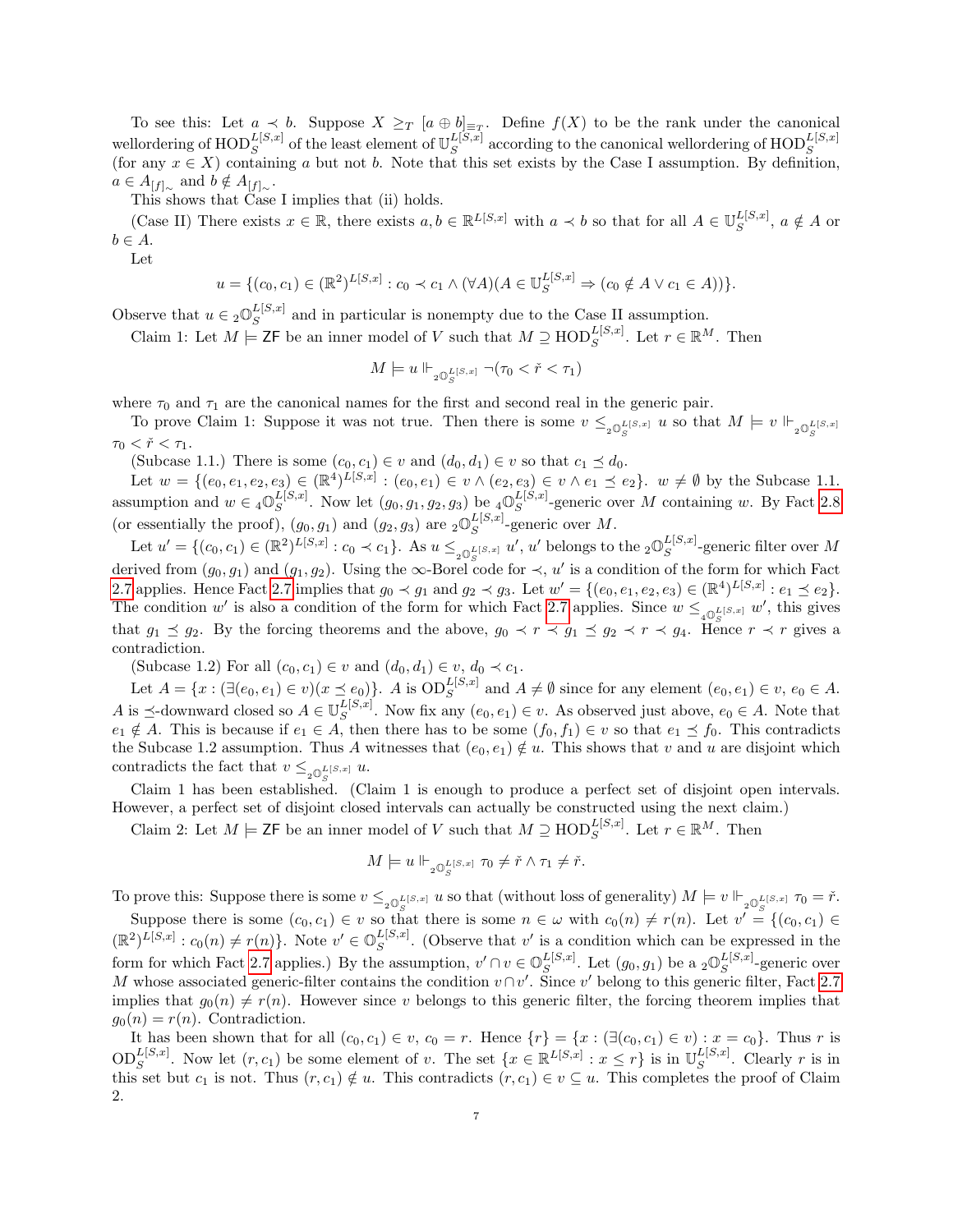Since  $V \models$  AD, there are only countably many dense open subsets of  ${}_{2}\mathbb{O}^{L[S,x]}_{S}$  $_{S}^{L[S,x]}$  in  $\text{HOD}_{S}^{L[S,x]}$ . In V, let  $(D_n : n \in \omega)$  enumerate all of these dense open sets. By intersecting, one may assume that for all n,  $D_{n+1} \subseteq D_n$ . Similarly, let  $(E_n : n \in \omega)$  enumerate all the dense open subsets of  ${}_2\mathbb{O}_S^{L[S,x]} \times {}_2\mathbb{O}_S^{L[S,x]}$  $S^{L[5,x]}$  in  $\text{HOD}_S^{L[S,x]}$ . Assume again that the sequence is decreasing.

Let  $p_{\emptyset} \leq_{2\mathbb{O}_S^{L[S,x]}} u$  be any condition of  $2\mathbb{O}_S^{L[S,x]}$  $S^{L[3,x]}$  that meets  $D_0$ .

Suppose for some  $n \in \omega$ ,  $p_{\sigma}$  has been defined for all  $\sigma \in {}^{n}2$ . For each  $\sigma \hat{i}$ , let  $p'_{\sigma \hat{i}}$  be some condition below  $p_{\sigma}$  that meets  $D_{n+1}$ .

Let  $\tau_1, ..., \tau_{2^{n+1}}$  enumerate  $n+1$ , the set of binary strings of length  $n+1$ . For each  $1 \leq m \leq 2^{n+1}$ , let  $q_m^0 = p'_{\tau_m}$ . For  $0 \le k < 2^{n+1}$ , suppose  $q_m^k$  has been defined. For each  $1 \le m \le 2^{n+1}$ , find some  $q_m^{k+1} \leq_{i_0} L_S^{(S,x)} q_m^k$  so that for all  $m \neq k+1$ ,  $(q_m^{k+1}, q_{k+1}^{k+1})$  and  $(q_{k+1}^{k+1}, q_m^{k+1})$  meet  $E_{n+1}$ .

Let  $p_{\tau_m} = q_m^{2^{n+1}}$ . This completes the construction of  $(p_\sigma : \sigma \in \langle \omega_2 \rangle)$ .

For each  $x \in \mathbb{R}$ , let  $G_x$  be the upward closure of  $\{p_{x \upharpoonright n} : n \in \omega\}$ . By construction,  $G_x$  is  ${}_2\mathbb{O}^{L[S,x]}_S$  $S^{L[S,x]}$ -generic over  $\text{HOD}_S^{L[S,x]}$ . If  $x \neq y$ , then by construction  $G_x \times G_y$  are  ${}_2\mathbb{O}_S^{L[S,x]} \times {}_2\mathbb{O}_S^{L[S,x]}$  $_{S}^{L[S,x]}$ -generic over  $\text{HOD}_{S}^{L[S,x]}$ . For each  $x \in \mathbb{R}$ , let  $(c_0^x, c_1^x)$  denote the generic pair added by  $G_x$ . Using Claim 1 and 2, one has that if  $x \neq y$ , the intervals  $[c_0^x, c_1^x]$  and  $[c_0^y, c_1^y]$  are disjoint.

The proof is complete.  $\Box$ 

<span id="page-7-2"></span>Fact 4.3. (ZF) Suppose  $(P, \prec)$  is a complete dense nonseparable linear ordering with the countable chain condition and has a wellordered separating family, then there is a Suslin tree (on  $\omega_1$ ).

Proof. In this case, the usual construction of a Suslin tree from a Suslin line works. The details follows:

Let  $\langle A_\alpha : \alpha < \kappa \rangle$  for some  $\kappa$  be a sequence of  $\preceq$ -downward closed subsets of P which forms a separating family for  $(P, \prec)$ .

Let  $B_0 = \emptyset$ . Choose the least pair  $(\alpha, \beta)$  so that  $A_\alpha \subseteq A_\beta$  and  $A_\beta \setminus A_\alpha$  is infinite.  $A_\beta \setminus A_\alpha$  is a bounded infinite set. Using completeness, let  $a_0 = \inf A_\beta \setminus A_\alpha$  and  $b_0 = \sup A_\beta \setminus A_\alpha$ . Let  $B_1 = \{a_0, b_0\}$ .

If  $\delta$  is a limit ordinal, let  $B_{\delta} = \bigcup_{\gamma < \delta} B_{\gamma}$ .

Suppose for some  $\delta < \omega_1, (a_{\gamma}, b_{\gamma})$  has been defined for all  $\gamma < \delta$  and  $B_{\delta}$  has been defined. Since  $B_{\delta}$ is countable and P is not separable, there is some interval  $(a, b)$  so that  $(a, b) \cap B_{\delta} = \emptyset$ . By density, find  $a', b' \in P$  so that  $a \prec a' \prec b' \prec b$ . There is some  $\nu$  and  $\zeta$  so that  $A_{\nu}$  separates a from  $a'$  and  $A_{\zeta}$  separates  $b'$ from b. Then  $A_{\zeta} \setminus A_{\nu} \cap B_{\delta} = \emptyset$  and  $A_{\zeta} \setminus A_{\nu}$  is an infinite set since  $a', b' \in A_{\zeta} \setminus A_{\nu}$  and density.

Now let  $(\alpha, \beta)$  be the least pair so that  $A_{\beta} \setminus A_{\alpha}$  is infinite and  $A_{\beta} \setminus A_{\alpha} \cap B_{\delta} = \emptyset$ .  $A_{\beta} \setminus A_{\alpha}$  is a bounded nonempty set so by completeness, let  $a_{\delta} = \inf A_{\beta} \setminus A_{\alpha}$  and  $b_{\delta} = \sup A_{\beta} \setminus A_{\alpha}$ . Let  $B_{\delta+1} = B_{\delta} \cup \{a_{\delta}, b_{\delta}\}.$ 

This construction produces points  $a_{\alpha}$  and  $b_{\alpha}$  for each  $\alpha < \omega_1$ . Let  $I_{\alpha}$  be the open interval  $(a_{\alpha}, b_{\alpha})$ . Define a tree  $(\omega_1, \square)$  by  $\alpha \square \beta$  if and only if  $I_\beta \subsetneq I_\alpha$ . Note that  $\alpha \square \beta$  implies  $\alpha < \beta$ . Hence  $(\omega_1, \square)$  is a tree.

If  $\alpha$  and  $\beta$  are  $\Box$ -incomparable, then  $I_{\alpha}$  and  $I_{\beta}$  are disjoint intervals of  $(P, \prec)$ . Since  $(P, \prec)$  has the countable chain condition,  $\sqsubset$  cannot have an uncountable antichain.

Suppose  $(\epsilon_{\alpha} : \alpha < \omega_1)$  forms an uncountable chain in  $\Box$ . Then  $(a_{\epsilon_{\alpha}} : \alpha < \omega_1)$  is a  $\prec$ -increasing sequence. Then  $((a_{\epsilon_{\alpha}}, a_{\epsilon_{\alpha+1}}) : \alpha < \omega_1)$  forms an uncountable collection of disjoint open intervals of  $(P, \prec)$ . This contradicts the countable chain condition.

 $(\omega_1, \Box)$  is a Suslin-tree.

If J is a set of ordinals and  $L(J, \mathbb{R}) \models$  AD, then every set in  $L_{\Theta}(J, \mathbb{R})$  is the surjective image of R. Hence every linear ordering in  $L_{\Theta}(J, \mathbb{R})$  is the quotient of a prelinear ordering on R. The following has been shown:

<span id="page-7-0"></span>**Theorem 4.4.** ( $ZF + AD^+$ ) There is no Suslin line on a set which is the surjective image of  $\mathbb{R}$ . If J is a set of ordinals and  $L(J, \mathbb{R}) \models$  AD, then there are no Suslin lines in  $L_{\Theta}(J, \mathbb{R})$ .

<span id="page-7-1"></span>**Theorem 4.5.** Let J be a set of ordinal. If  $L(J, \mathbb{R}) \models AD$ , then  $L(J, \mathbb{R}) \models SH$ . In particular,  $ZF + AD + V = L(\mathbb{R})$   $\vdash$  SH.

*Proof.* Let  $\Phi : \mathbb{R} \times \mathbb{ON} \to L(J, \mathbb{R})$  be a definable surjection using only J as a parameter. Using a definable surjection of On onto On  $\times$  On so that the preimage of any element is a proper class, one can assume that for any  $x, y \in L(J, \mathbb{R})$ , there is a proper class of ordinals  $\alpha$  such that there are  $r, s \in \mathbb{R}$  with  $\Phi(r, \alpha) = x$  and  $\Phi(s,\alpha)=y.$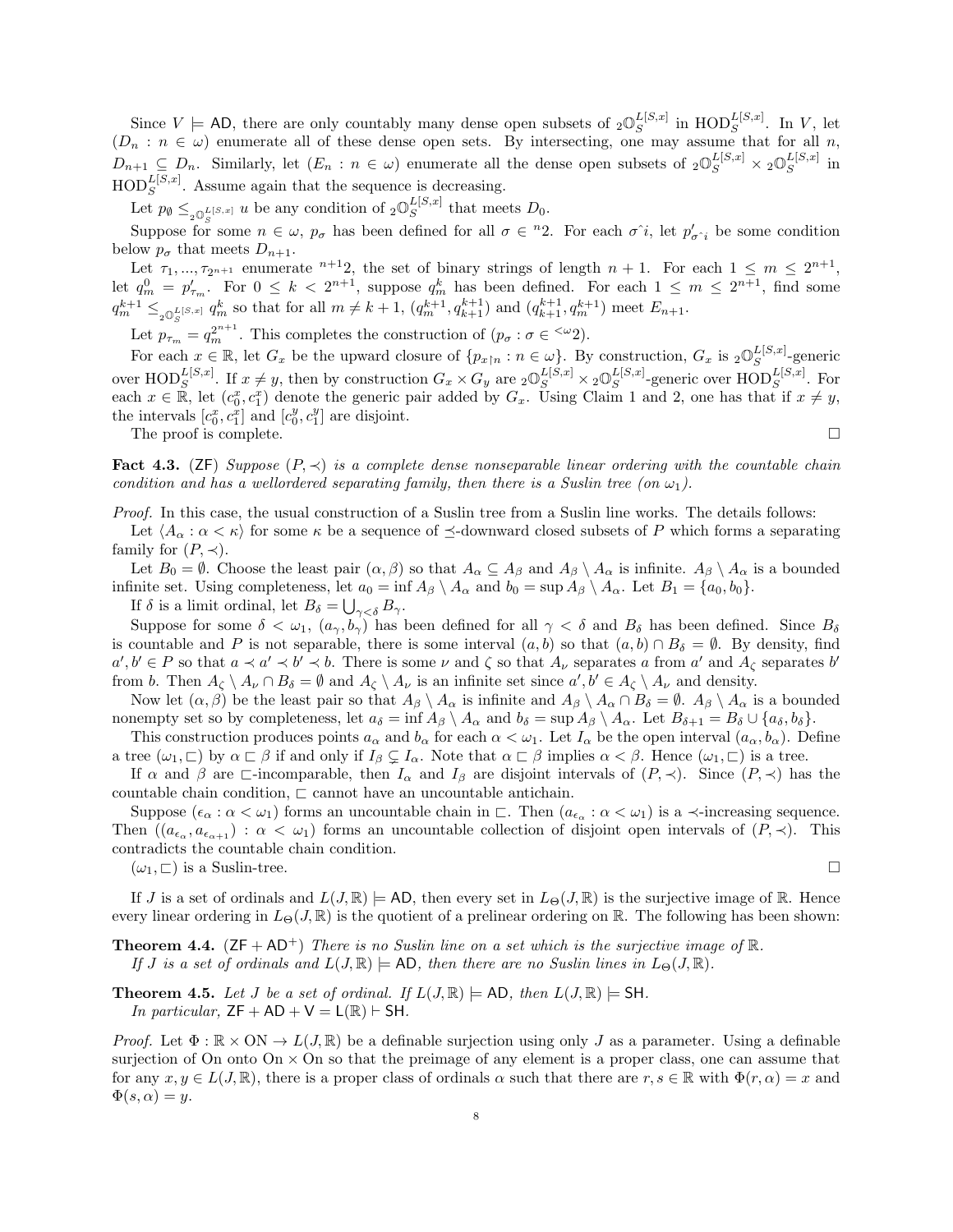Let  $(P, \prec)$  be a complete dense nonseparable linear ordering.  $(P, \prec)$  is  $OD_{J,z}$  for some  $z \in \mathbb{R}$ .

Let  $Q_{\alpha} = \{x \in \mathbb{R} : \Phi(x, \alpha) \in P\}$ . Let  $P_{\alpha} = \Phi[Q_{\alpha} \times \{\alpha\}]$ . Let  $(P_{\alpha}, \prec)$  be the restriction of  $\prec$  to  $P_{\alpha}$ . Let  $(Q_\alpha, \subseteq)$  be the induced prelinear ordering coming from  $\Phi$  and  $(P_\alpha, \prec)$ . For all  $\alpha$ ,  $(P_\alpha, \prec)$  and  $(Q_\alpha, \subseteq)$ are uniformly  $OD_{J,z}$  in the sense that using  $\alpha$  and the formula and ordinal that gives the  $OD_{J,z}$  definition of  $(P, \prec)$ , one can explicitly produce the ordinal and formula giving the OD<sub>J,z</sub>-definition of  $(P_\alpha, \prec)$  and  $(Q_{\alpha}, \sqsubseteq).$ 

If any  $(Q_\alpha, \subseteq)$  has a perfect set of disjoint closed intervals, then collapsing using  $\Phi$  would give a perfect set of disjoint closed intervals in  $(P_{\alpha}, \prec)$ . This would imply that  $(P, \prec)$  has a perfect set of disjoint closed intervals. In this case,  $(P, \prec)$  does not have the countable chain condition.

Therefore, assume for all  $\alpha \in ON$ ,  $(Q_\alpha, \subseteq)$  does not have a perfect set of disjoint closed intervals. Theorem [4.2](#page-5-1) implies that each  $(Q_\alpha, \subseteq)$  has a wellordered separating family. Using Fact [2.9,](#page-4-2) one can obtain a sequence of  $\infty$ -Borel codes of  $(Q_\alpha, \square)$  by chosing the HOD<sub>J,z</sub>-least  $\infty$ -Borel code for  $(Q_\alpha, \square)$ . Since the argument in Case I of Theorem [4.2](#page-5-1) gives an explicit procedure for obtaining the separating family from the  $\infty$ -Borel code of the prelinear ordering, one has a sequence  $\langle \mathcal{E}'_{\alpha} : \alpha \in \Omega$  is a wellordered separating family for  $(Q_\alpha, \subseteq)$  along with the wellordering. Collapsing using  $\Phi$ , let  $\langle \mathcal{E}_\alpha : \alpha \in \mathcal{ON} \rangle$  be the derived sequence of wellordered separating family for  $(P_{\alpha}, \prec)$  along with the wellordering.

For any  $\alpha$ , if  $A \in \mathcal{E}_{\alpha}$ , let  $\overline{A}$  be the  $\preceq$ -downward closure of A in  $(P, \prec)$ . Let  $\mathcal{S} = {\overline{A}}$ :  $(\exists \alpha)(A \in \mathcal{E}_{\alpha})$ . Using the wellordering of ordinals and the wellordering of each  $\mathcal{E}_{\alpha}$  which is given uniformly, S can be wellordered. Suppose  $a, b \in P$  and  $a \prec b$ . By the assumption on  $\Phi$  mentioned at the beginning of the proof, there is some  $\alpha$  so that  $a, b \in P_\alpha$ . There is some  $A \in \mathcal{E}_\alpha$  so that  $a \in A$  and  $b \notin A$ . Then  $A \in \mathcal{S}$ ,  $a \in A$ , and  $b \notin A$ . It has been shown that S is a wellordered separating family for  $(P, \prec)$ . By Fact [3.1](#page-4-3) and Fact [4.3,](#page-7-2)  $(P, \prec)$  cannot have the countable chain condition.  $\Box$ 

Woodin showed that assuming  $AD^+ + V = L(\mathcal{P}(\mathbb{R}))$ , if  $AD_{\mathbb{R}}$  fails, then there is some set of ordinal J so that  $V = L(J, \mathbb{R})$ . To study the Suslin hypothesis in these natural models of  $AD^+$ , it remains to consider  $L(\mathscr{P}(\mathbb{R})) = \mathsf{AD}_{\mathbb{R}}$ . The argument uses techniques from [\[1\]](#page-14-7). The following results of Woodin will be necessary.

<span id="page-8-1"></span>Fact 4.6. (1) Theorem 3.3) Assume  $ZF + AD^+ + AD_R + V = L(\mathscr{P}(\mathbb{R}))$ . Then every set is ordinal definable from some element of  $\bigcup_{\lambda<\Theta}\mathscr{P}_{\omega_1}(\lambda)$ .

Fact 4.7. ([\[16\]](#page-15-2) and [\[1\]](#page-14-7) Theorem 2.13)  $(ZF + AD^+ + AD_R)$  For each  $\lambda < \Theta$ , there is a unique fine normal measure on  $\mathscr{P}_{\omega_1}(\lambda)$  which is also OD. (Such a measure is called a supercompactness measure on  $\mathscr{P}_{\omega_1}(\lambda)$ .)

<span id="page-8-0"></span>Theorem 4.8.  $ZF + AD^+ + AD_R + V = L(\mathcal{P}(\mathbb{R}))$   $\vdash$  SH.

*Proof.* Suppose  $(P, \prec)$  is a complete dense nonseparable linear ordering. By Fact [4.6,](#page-8-1) there is some  $\alpha < \Theta$ and some  $\sigma \in \mathscr{P}_{\omega_1}(\alpha)$  so that  $(P, \prec)$  is  $OD_{\sigma}$ .

For each  $\tau \in \bigcup_{\beta < \Theta} \mathscr{P}_{\omega_1}(\beta), \zeta \in \mathrm{ON}$ , and formula  $\varphi$ , define  $P_{\tau,\zeta,\varphi}$  to be the set of  $x \in P$  such that there is some  $r \in \mathbb{R}$  so that x is the unique solution v to  $\varphi(\sigma, \tau, \zeta, r, v)$ . Let  $(P_{\tau, \zeta, \varphi}, \prec)$  be the linear ordering resulting from restricting  $\prec$  to  $P_{\tau,\zeta,\varphi}$ . Let  $\star$  be some set not in P. There is a surjection of R onto  $P_{\tau,\zeta,\varphi}\cup\{\star\}$  defined by letting r map to the unique solution v in  $\varphi(\sigma, \tau, \zeta, r, v)$  if it exists and  $\star$  otherwise. Let  $(Q_{\tau, \zeta, \varphi}, \sqsubseteq)$  be the induced prelinear ordering on R coming from  $(P_{\tau,\zeta,\varphi},\prec)$  with  $\star$  as the largest element via the surjection.

Observe that if  $\rho \in \bigcup_{\beta < \Theta} \mathscr{P}_{\omega_1}(\beta)$  and  $\rho \supseteq \tau$ , then for all  $\zeta \in \text{ON}$  and formula  $\varphi$ , there is some other formula  $\psi$  so that  $P_{\tau,\zeta,\varphi} \subseteq P_{\rho,\zeta,\psi}$ .

Let Form be the collection of formulas. For each  $\tau \in \bigcup_{\beta < \Theta} \mathscr{P}_{\omega_1}(\beta)$ , let

$$
P_{\tau} = \bigcup_{\zeta \in \text{ON} \land \varphi \in \text{Form}} P_{\tau, \zeta, \varphi}.
$$

By the previous observation, if  $\tau \subseteq \rho$ , then  $P_{\tau} \subseteq P_{\rho}$ .

For each fixed  $\tau$  and formula  $\varphi$ ,  $P_{\tau,\zeta,\varphi}$  and  $Q_{\tau,\zeta,\varphi}$  are  $OD_{\sigma,\tau}$  with witnessing formulas obtained uniformly from the  $OD_{\sigma}$  witness to P. By Fact [2.9,](#page-4-2) choose the HOD<sub> $\sigma$ ,</sub>-least  $\infty$ -Borel code for  $(Q_{\tau,\zeta,\varphi},\sqsubseteq)$  to be the canonical  $\infty$ -Borel code for this set. If any  $(Q_{\tau,\zeta,\varphi},\sqsubseteq)$  has a perfect set of disjoint closed intervals, then such a collection would yield a perfect set of disjoint closed intervals for  $(P_{\tau,\zeta,\varphi},\prec)$  and hence  $(P,\prec)$ . Therefore, one may assume that each  $(Q_{\tau,\zeta,\varphi},\subseteq)$  satisfies Case I of Theorem [4.2.](#page-5-1) By the proof in Case I in Theorem [4.2,](#page-5-1) this gives a sequence  $\mathcal{E}'_{\tau,\zeta,\varphi}$  of wellordered separating families (along with the wellordering) for  $(Q_{\tau,\zeta,\varphi},\Box)$ . Collapsing  $\mathcal{E}'_{\tau,\zeta,\varphi}$ , one obtains a separating family  $\mathcal{E}_{\tau,\zeta,\varphi}$  for  $(P_{\tau,\zeta,\varphi},\prec)$ . Using the wellordering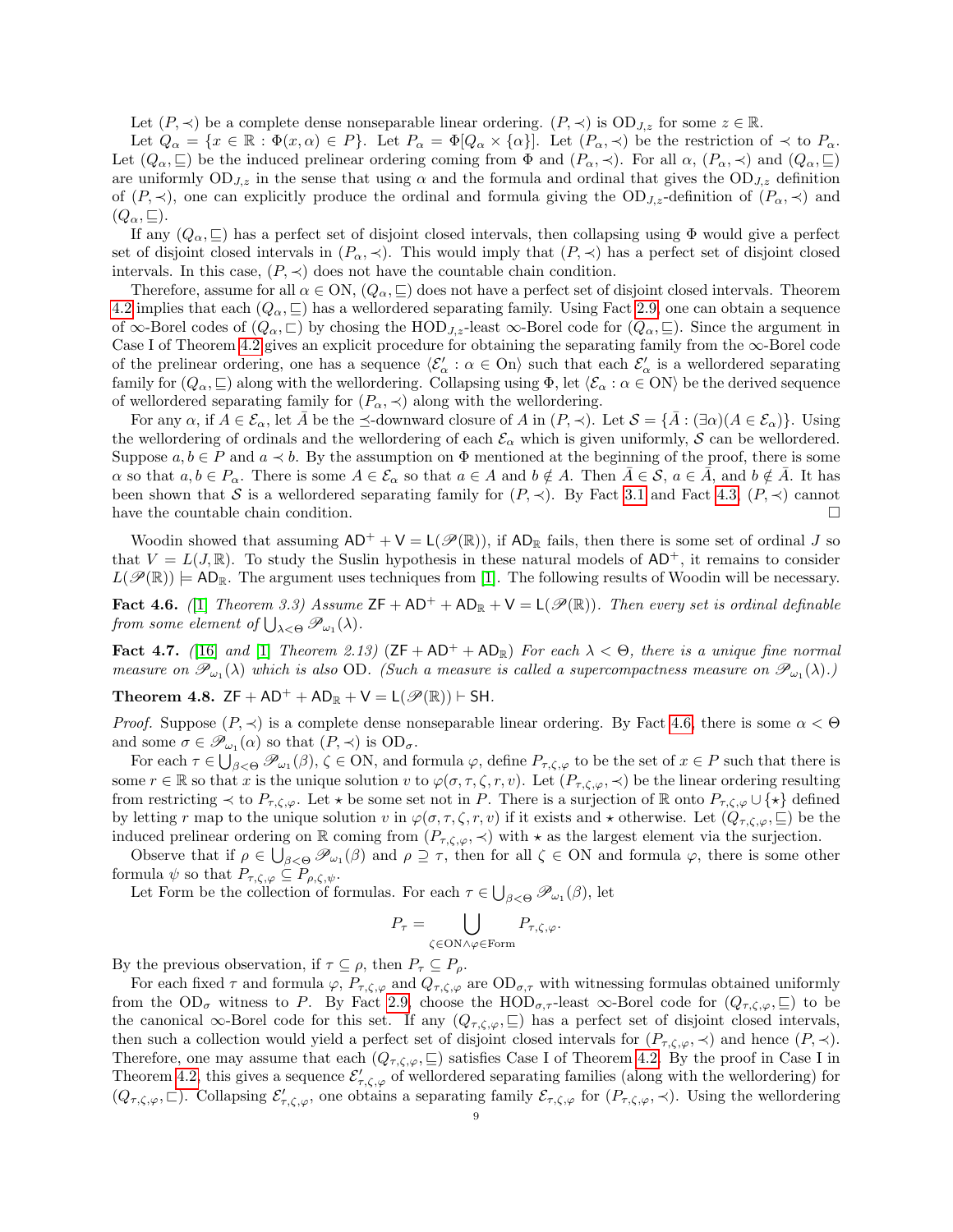of the ordinals and the wellordering of each  $\mathcal{E}_{\tau,\zeta,\varphi}$ , one obtains a wellordering of  $\mathcal{E}'_{\tau} = \bigcup_{\zeta \in \mathrm{ON} \wedge \varphi \in \mathrm{Form}} \mathcal{E}'_{\tau,\zeta,\varphi}$ . Downward  $\preceq$ -closing each set of  $\mathcal{E}'_{\tau}$  in  $P_{\tau}$  gives a wellordered separating family  $\mathcal{E}_{\tau}$  for  $P_{\tau}$ .

Now fix  $\alpha \leq \beta < \Theta$ . Define

$$
P_{\beta} = \bigcup \{ P_{\tau} : \tau \in \mathcal{P}_{\omega_1}(\beta) \}.
$$

Note that the sequence  $\langle \mathcal{E}_{\tau} : \tau \in \mathcal{P}_{\omega_1}(\beta) \rangle$  belongs to  $OD_{\mathscr{P}_{\omega_1}(\beta)}^V$ . Let  $\mu_\beta$  be the unique OD supercompactness measure for  $\mathscr{P}_{\omega_1}(\beta)$ . Let  $U_\beta = (\prod_{\mathscr{P}_{\omega_1}(\beta)} \text{ON}/\mu_\beta)^{\text{HOD}_{\mathscr{P}_{\omega_1}(\beta)}}$ . Now suppose  $[f]_\sim \in U_\beta$  where  $f \in \text{HOD}_{\mathscr{P}_{\omega_1}(\beta)}^V$ . Let  $A_{[f]_{\sim}}$  be the set of  $z \in P_{\beta}$  such that the set K of  $\rho \in \mathscr{P}_{\omega_1}(\beta)$  such that z belongs to the  $f(\rho)^{\text{th}}$  set in  $\mathcal{E}_{\rho}$  (according to the wellordering of  $\mathcal{E}_{\rho}$ ) belongs to  $\mu_{\beta}$ .

Each  $A_{[f]_{\sim}}$  is  $\preceq$ -downward closed in  $P_{\beta}$ . Suppose  $z_1, z_1 \in P_{\beta}$ ,  $z_1 \preceq z_2$ , and  $z_2 \in A_{[f]_{\sim}}$ . There is a  $K \in \mu_{\beta}$ so that for all  $\rho \in K$ ,  $z_2$  belong to the  $f(\rho)^{\text{th}}$  set in  $\mathcal{E}_{\rho}$ .  $z_1, z_2 \in P_{\beta}$  means that  $z_1 \in P_{\xi_1}$  and  $z_2 \in P_{\xi_2}$ for some  $\xi_1, \xi_2 \in \mathscr{P}_{\omega_1}(\beta)$ . For  $\rho \in \mathscr{P}_{\omega_1}(\beta)$ , let  $R_\rho = \{ \gamma \in \mathscr{P}_{\omega_1}(\beta) : \rho \subseteq \gamma \}$ . By fineness and countable completeness,  $R_{\rho} \in \mu_{\beta}$ . For any  $\rho \in R_{\xi_1} \cap R_{\xi_2} \cap K \in \mu$ ,  $z_1, z_2 \in P_{\rho}$ . This shows that  $z_1 \in A_{[f]_{\sim}}$ .

Now suppose  $z_1, z_2 \in P_\beta$  and  $z_1 \prec z_2$ . There is some  $\xi_1, \xi_2 \in \mathscr{P}_{\omega_1}(\beta)$  so that  $z_1 \in P_{\xi_1}$  and  $z_2 \in P_{\xi_2}$ . Note that this implies that  $z_1$  and  $z_2$  are  $OD_{\mathbb{R}\cup{\{\sigma,\xi_1,\xi_2\}}}$ . In particular, they belong to  $OD_{\mathscr{P}_{\omega_1}(\beta)}$ . Hence if  $\rho \supseteq \zeta_1 \cup \zeta_2$ , then  $z_1, z_2 \in P_\rho$ . Define  $f : \mathscr{P}_{\omega_1}(\beta) \to \text{On by } f(\rho)$  is the least ordinal  $\alpha$  so that the  $\alpha^{\text{th}}$  element of  $\mathcal{E}_{\rho}$  contains  $z_1$  but not  $z_2$  whenever  $\rho \in R_{\xi_1 \cup \xi_2}$  and 0 otherwise. Note that  $f \in \text{HOD}_{\mathscr{P}_{\omega_1}(\beta)}^V$  so  $[f]_{\sim} \in U_{\beta}$ . Then  $A_{[f]_{\sim}}$  separates  $z_1$  from  $z_2$ .

Let  $\mathcal{E}_{\beta} = \langle A_{[f]_{\sim}} : [f]_{\sim} \in U_{\beta} \rangle$ . Note that  $\text{HOD}_{\mathscr{P}_{\omega_1}(\beta)}^V \models \text{DC}$  since  $V \models \text{DC}_{\mathbb{R}}$ . Hence  $U_{\beta}$  is wellfounded.  $\mathcal{E}_{\beta}$ is a wellordered separating family for  $P_\beta$ .

One has produced a sequence of separating families  $\langle \mathcal{E}_{\beta} : \beta < \Theta \rangle$  for  $\langle P_{\beta} : \beta < \Theta \rangle$ . Using the wellordering of the ordinals and the wellordering of each  $\mathcal{E}_{\beta}$  for  $\beta < \Theta$ , one obtains, as before, a wellordered separating family S for  $P = \bigcup_{\alpha \leq \beta < \Theta} P_{\beta}$ .

Now Fact [3.1](#page-4-3) and Fact [4.3](#page-7-2) imply that there are no Suslin lines.  $\square$ 

<span id="page-9-0"></span>Theorem 4.9.  $ZF + AD^+ + V = L(\mathcal{P}(\mathbb{R}))$   $\vdash$  SH.

*Proof.* This follows from Theorem [4.5,](#page-7-1) Theorem [4.8,](#page-8-0) and the comments after Definition [2.5.](#page-3-1)

# 5. The Solovay Model

Woodin has observed that the methods above can be applied to explore the Suslin hypothesis in the Solovay model. This section will give the details of Woodin's argument.

Let V denote the ground model satisfying ZFC. Let  $\kappa$  be an inaccessible cardinal. Let Coll $(\omega, < \kappa)$  be the finite support product of  $\langle \text{Coll}(\omega, \xi) : \xi < \kappa \rangle$ . Let  $G \subseteq \text{Coll}(\omega, \langle \kappa \rangle)$  be  $\text{Coll}(\omega, \langle \kappa \rangle)$ -generic over V.  $V(\mathbb{R}^{V[G]}) = \text{HOD}_{V \cup \mathbb{R}^{V[G]}}^{V[G]}$  is known as the Solovay model (of an inaccessible cardinal). If  $\kappa$  is weakly compact or measurable, one will refer to the resulting model as the Solovay model of a weakly compact cardinal or measurable cardinal. For more about the Solovay model see [\[14\]](#page-14-12), [\[7\]](#page-14-11) Chapter 26, [\[11\]](#page-14-13) Chapter 8, or [\[8\]](#page-14-14) Section 11.

In the Solovay model, every set of reals has a code which is a generalization of the  $\infty$ -Borel code which allows a parameter from  $V$ :

**Definition 5.1.** Assume  $V \models$  ZFC and  $\kappa$  is an inaccessible cardinal. Let  $G \subseteq \text{Coll}(\omega, \langle \kappa \rangle)$  be  $\text{Coll}(\omega, \langle \kappa \rangle)$ generic over V. A Solovay code is a triple  $(v, r, \varphi)$  where  $v \in V$ ,  $r \in \mathbb{R}^{V[G]}$  and  $\varphi$  is formula. The set coded by  $(v, r, \varphi)$  is  $\{x \in \mathbb{R}^{V[G]} : V[r][x] \models \varphi(v, r, x)\}.$ 

<span id="page-9-1"></span>Fact 5.2. Let  $V \models$  ZFC and let  $\kappa$  be an inaccessible cardinal of V. Let G be Coll $(\omega, \langle \kappa \rangle)$ -generic over V. Suppose  $X \in V(\mathbb{R}^{|V[G]})$  is a set of reals. Then there is some  $v \in V, r \in \mathbb{R}^{|V[G]}$ , and formula  $\varphi$  so that  $x \in X$ if and only if  $V[G] \models \varphi(v,r,x)$ . (The objects  $\varphi$ , v, and r are the witnesses to  $X \in V(\mathbb{R}^{V[G]})$ .) Then for all  $x \in \mathbb{R}^{V[G]}$ ,  $x \in X$  if and only if

$$
V[r][x] \models 1_{\text{Coll}(\omega,<\kappa)} \Vdash_{\text{Coll}(\omega,<\kappa)} \varphi(\check{v},\check{r},\check{x}).
$$

Thus every set of reals in  $V(\mathbb{R}^{V[G]})$  has a Solovay code. In particular, given the witnesses to  $X \in V(\mathbb{R}^{V[G]})$ , the above gives an explicit procedure to obtain a Solovay code for X.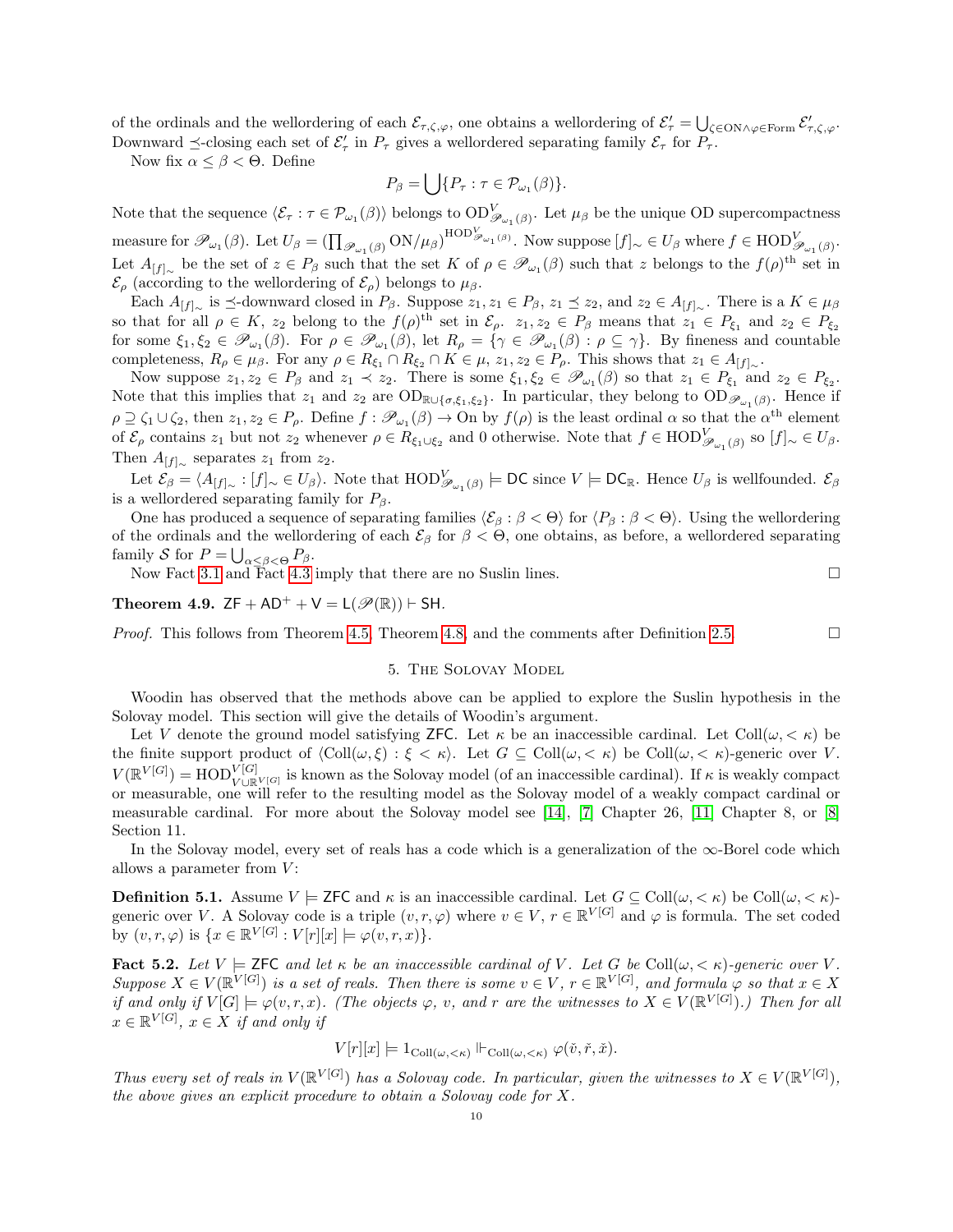Proof. This is a well-known result of Solovay. The following is a brief sketch.

Suppose  $x \in X$ . So  $V[G] \models \varphi(v, r, x)$ . Note that r and x are generic over V since they belong to some  $V[G \restriction \xi]$  where  $\xi < \kappa$  and  $G \restriction \xi$  is the induced  $\text{Coll}(\omega, \xi)$ -generic over V coming from G. By a crucial property of the Lévy collapse, there is some  $H \subseteq Coll(\omega, < \kappa)$  which is  $Coll(\omega, < \kappa)$ -generic over  $V[r][x]$  so that  $V[G] = V[r][x][H]$ . Therefore,  $V[r][x][H] \models \varphi(v,r,x)$ . By the forcing theorem, there is some  $p \in Coll(\omega, \langle \kappa \rangle)$  so that

$$
V[r][x] \models p \Vdash_{\mathrm{Coll}(\omega,<\kappa)} \varphi(\check{v},\check{r},\check{x}).
$$

By the homogeneity of  $Coll(\omega, < \kappa),$ 

$$
V[r][x] \models 1_{\text{Coll}(\omega,<\kappa)} \Vdash_{\text{Coll}(\omega,<\kappa)} \varphi(\check{v},\check{r},\check{x}).
$$

Now suppose

$$
V[r][x] \models 1_{\text{Coll}(\omega,<\kappa)} \Vdash_{\text{Coll}(\omega,<\kappa)} \varphi(\check{v},\check{r},\check{x}).
$$

As before, there is some  $H \subseteq \text{Coll}(\omega, <\kappa)$  which is  $\text{Coll}(\omega, <\kappa)$ -generic over  $V[r][x]$  so that  $V[r][x][H] =$  $V[G]$ . Hence  $V[G] \models \varphi(v,r,x)$ . This shows that  $x \in X$ .

If  $\kappa$  is a measurable cardinals and  $G \subseteq Coll(\omega, \langle \kappa \rangle)$  is generic over V, the prelinear order dichotomy result for the associated Solovay model  $V(\mathbb{R}^{V[G]})$  follows by methods similar to the arguments in the determinacy setting. This is done by replacing Martin's measure with a fine countably complete ultrafilter on  $\mathscr{P}_{\omega_1}(\mathbb{R})$ ,  $\infty$ -Borel codes with Solovay codes, and the Vopěnka forcings with forcing of OD<sub>V</sub> subsets of R. The following is a brief sketch of the main modifications.

Subsequently, Woodin's argument for the prelinear ordering dichotomy theorem for Solovay models of inaccessible cardinals will be given. This will require more substantial modifications involving intervals generated by Coll $(\omega, \xi)$ -names for reals, where  $\xi < \kappa$ .

<span id="page-10-0"></span>**Fact 5.3.** Suppose  $V \models \textsf{ZFC}$  and  $\kappa$  is a measurable cardinal. Let  $G \subseteq \text{Coll}(\omega, \langle \kappa \rangle)$  be  $\text{Coll}(\omega, \langle \kappa \rangle)$ -generic over V. In  $V(\mathbb{R}^{V[G]})$ , there is a fine countably complete ultrafilter on  $\mathscr{P}_{\omega_1}(\mathbb{R})$ .

**Theorem 5.4.** Let  $V \models$  ZFC and  $\kappa$  be a measurable cardinal of V. Let G be Coll $(\omega, \langle \kappa \rangle)$ -generic over V. The following holds in  $V(\mathbb{R}^{V[G]})$ , the Solovay model of a measurable cardinal:

Let  $\prec$  be a prelinear order on  $\mathbb{R}$ . Exactly one of the following holds.

(i) There is a perfect set of disjoint closed intervals in  $\preceq$ . (That is, this set of intervals is in bijection with  $\mathbb{R}$ .)

(ii) There is a wellordered separating family for  $\preceq$ .

*Proof.* This can be proved by a modification of the argument in Theorem [4.2.](#page-5-1) Let  $\mu$  denote the fine countably complete ultrafilter on  $\mathscr{P}_{\omega_1}(\mathbb{R})$  in  $V(\mathbb{R}^{V[G]})$  given by Fact [5.3.](#page-10-0)

For each  $r \in \mathbb{R}^{V[G]}$  and  $X \in \mathscr{P}_{\omega_1}(\mathbb{R})$ , let  $M_r^X$  denote the model  $\text{HOD}_{V \cup X \cup \{r,\dots,r\}}^{V(\mathbb{R}^V[G])}$  $V$ (K ( $\rightarrow$ )<br> $V \cup X \cup \{r,X\}$ 

Using replacement in  $V[G]$ , choose  $\delta' \in ON$  so large so that for all  $r \in \mathbb{R}^{\tilde{V}[G]}$  and  $X \in \mathscr{P}_{\omega_1}(\mathbb{R})$ , every  $\mathrm{OD}_{V\cup\{r\}}^{M_r^X}$  set of reals has a definition whose parameters from V are actually from  $V_{\delta'}$ . Then choose  $\delta \geq \delta'$ so that every  $(\text{OD}_{V \cup \mathbb{R}})^{V[G]}$  set of reals has a definition whose parameters from V are actually from  $V_{\delta}$ .

Let  $\leq$  be a prelinear ordering on R in  $V(\mathbb{R}^{V[G]})$ . Let  $(v,r,\varphi)$  be the Solovay code for  $\preceq$  given by Fact [5.2.](#page-9-1) (By the explicit procedure to produce the Solovay code in Fact [5.2](#page-9-1) and the choice of  $\delta$ , one may assume  $v \in V_{\delta}$ .) Let  $\mathbb{O}_r$  denote the forcing of  $OD_{V \cup \{r\}}$  subsets of the reals. Let  $\mathbb{U}_r$  denote the sets in  $\mathbb{O}_r$  which are  $\preceq$ -downward closed. Using parameters in  $V_\delta$ , for each  $X \in \mathscr{P}_{\omega_1}(\mathbb{R})$ ,  $\mathbb{O}_r^{M_r^X}$  can be coded as a set in V. Hence it may be considered a forcing in  $\text{HOD}_{V\cup\{r\}}^{M_r^X}$ . This forcing still has the basic properties of the ordinary Vopěnka forcing. As  $V \models AC$ , fix some wellordering of  $V_{\delta}$  which belongs to V for the rest of the proof. This wellordering can be used to define a wellordering of  $\mathbb{O}_r$ .

Work in  $V(\mathbb{R}^{V[G]})$ . The proof splits into two cases. The following includes some details of how to handle each case.

(Case I) For all  $X \in \mathscr{P}_{\omega_1}(\mathbb{R})$ , for all  $a, b \in \mathbb{R}^{M_r^X}$  with  $a \prec b$ , there exists some  $A \in \mathbb{U}_r^{M_r^X}$  with  $a \in A$  and  $b \notin A$ .

 $\text{If } f \in \prod_{\mathscr{P}_{\omega_1}(\mathbb{R})} \omega_1 \text{, then } [f]_{\sim} \text{ denotes the equivalence class of } f \text{ modulo } \mu. \text{ For each } [f]_{\sim} \in \prod_{\mathscr{P}_{\omega_1}(\mathbb{R})} \omega_1/\mu,$ let  $A_{[f]_{\sim}}$  be the set of  $y \in \mathbb{R}$  so that the set of  $X \in \mathscr{P}_{\omega_1}(\mathbb{R})$  with the property that y belongs to the  $f(X)$ <sup>th</sup>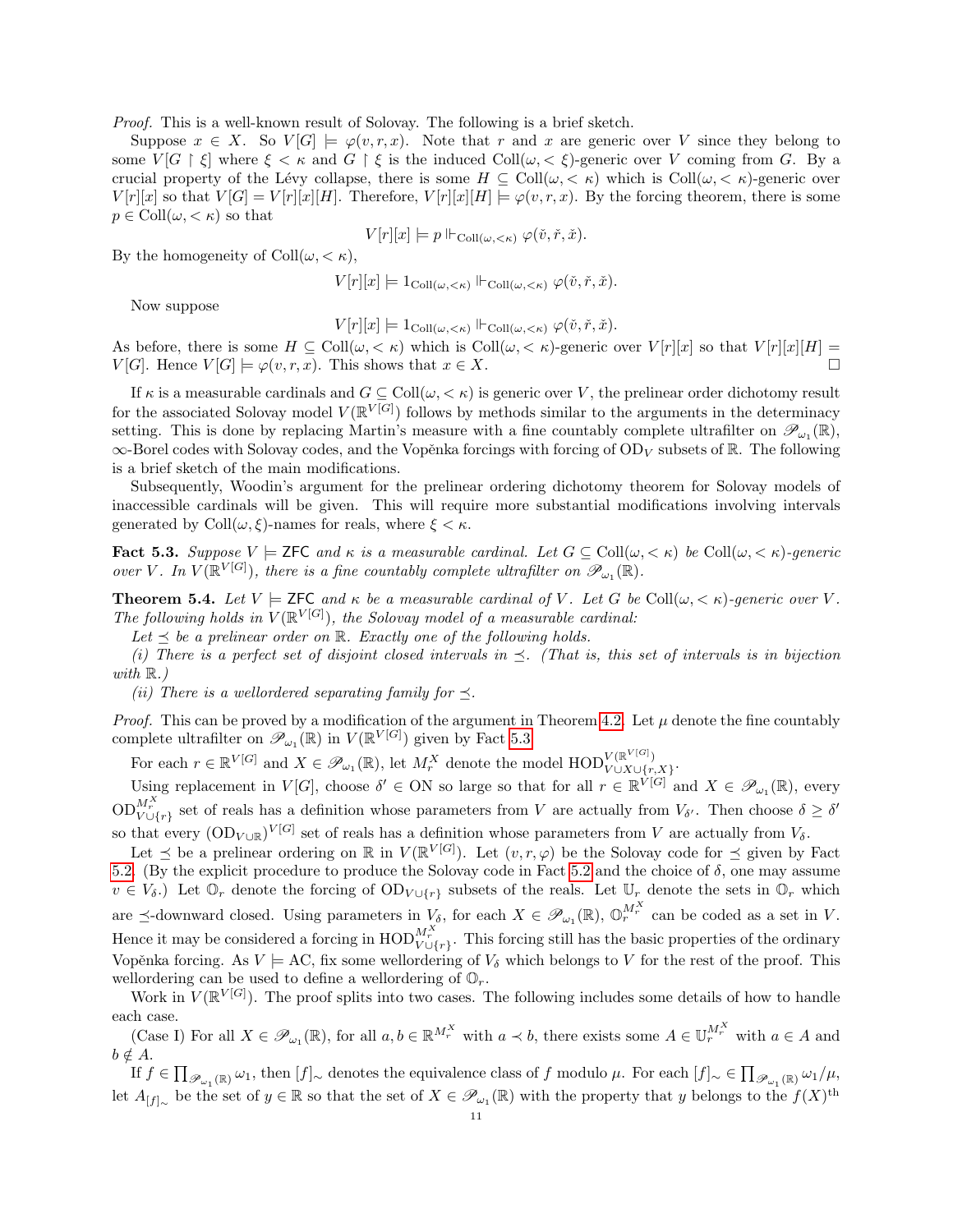element of  $\mathbb{U}_r^{M_r^X}$  according to the wellordering of  $\mathbb{O}_r^{M_r^X}$  (defined from the fixed wellordering of  $V_\delta$ ) belongs to  $\mu$ .

For each  $[f]_{\sim}$ ,  $A_{[f]_{\sim}}$  is  $\preceq$ -downward closed. To see this: Suppose  $a \preceq b$  and  $b \in A_{[f]_{\sim}}$ . Since  $b \in A_{[f]_{\sim}}$ , if K is the set of  $X \in \mathscr{P}_{\omega_1}(\mathbb{R})$  so that b belongs to the  $f(X)$ <sup>th</sup> set in  $\mathbb{U}_r^{M_r^X}$ , then  $K \in \mu$ . For any  $c \in \mathbb{R}$ , let  $O_c = \{X \in \mathscr{P}_{\omega_1}(\mathbb{R}) : c \in X\}$ . By fineness,  $O_a, O_b \in \mu$ . Thus  $K \cap O_a \cap O_b \in \mu$ . For any  $X \in K \cap O_a \cap O_b$ , one has that  $a, b \in M_r^X$ . Hence for all  $X \in K \cap O_a \cap O_b$ , a belongs to the  $f(X)$ <sup>th</sup> set in  $\mathbb{U}_r^{M_r^X}$ .

Since  $V(\mathbb{R}^{V[G]}) \models DC$  and  $\mu$  is countably complete,  $\prod_{\mathscr{P}_{\omega_1}(\mathbb{R})} \omega_1/\mu$  is a wellordering. The claim is that  ${A_{[f]_{\sim}} : [f]_{\sim} \in \prod_{\mathscr{P}_{\omega_1}(\mathbb{R})} \omega_1/\mu}$  is a wellordered separating family.

So see this: Suppose  $a \prec b$ . Define a function f by letting, for each  $X \in \mathscr{P}_{\omega_1}(\mathbb{R})$ ,  $f(X)$  be the least ordinal  $\alpha$  so that the  $\alpha^{th}$  set in  $\mathbb{U}_r^{M_r^X}$  contains a but does not contain b. Such a set exists using the Case I assumption. Then  $a \in A_{[f]_{\sim}}$  and  $b \notin A_{[f]_{\sim}}$ .

(Case II) There exists some  $X \in \mathscr{P}_{\omega_1}(\mathbb{R})$ , there exist  $a, b \in \mathbb{R}^{M_r^X}$  with  $a \prec b$  so that for all  $A \in \mathbb{U}_r^{M_r^X}$ ,  $a \notin A$  or  $b \in A$ .

The argument in this case is essentially the same as in Theorem [4.2.](#page-5-1) It should be noted that at the beginning of Case II in Theorem [4.2,](#page-5-1) one defines a condition which in the present situtation would take the form

$$
u = \{ (c_0, c_1) \in (\mathbb{R}^2)^{M_r^X} : c_0 \prec c_1 \wedge (\forall A)(A \in \mathbb{U}_r^{M_r^X} \Rightarrow (c_0 \notin A \lor c_1 \in A)) \}
$$

This definition uses  $\mathbb{U}_r^{M_r^X}$  as a parameter. By using  $V_\delta$  as a parameter,  $\mathbb{O}_r^{M_r^X}$  and also  $\mathbb{U}_r^{M_r^X}$  can be identified as sets in  $V[r]$ . Hence u is indeed  $OD_{V\cup\{r\}}^{M_r^X}$ .

With these modifications, the results follow.

<span id="page-11-0"></span>**Theorem 5.5.** (Woodin) Let  $\kappa$  be an inaccessible cardinal. Let  $G \subseteq Coll(\omega, \langle \kappa \rangle)$  be generic over V. Then the following holds in  $V(\mathbb{R}^{|V[G]})$ : Let  $(\mathbb{R}, \preceq)$  be a dense prelinear ordering on  $\mathbb{R}$ . One of the following holds

- (i) There is a wellordered separating family for  $(\mathbb{R}, \preceq)$ .
- (ii) There is a perfect set of disjoint open intervals for  $(\mathbb{R}, \preceq)$ .

*Proof.* Work in  $V(\mathbb{R}^{V[G]})$ . By Fact [5.2,](#page-9-1)  $\preceq$  has a Solovay code  $(v, r, \varphi)$ . Without loss of generality, assume that  $r \in \mathbb{R}^V$ . In the remainder of the proof,  $\preceq$  will always refer to the set defined by this Solovay code.

For any  $\xi < \kappa$ ,  $p \in Coll(\omega, \xi)$ , and  $Coll(\omega, \xi)$ -name  $\tau$  such that  $p \Vdash \tau \in \mathbb{R}$ , let Eval $(\xi, p, \tau)$  be the collection of  $\tau[h]$  where  $h \in V(\mathbb{R}^{V[G]}), h \subseteq Coll(\omega, \xi)$  is generic over V, and  $p \in h$ . Let  $I(\xi, p, \tau)$  be the  $\preceq$ -interval generated by Eval $(\xi, p, \tau)$  in  $V(\mathbb{R}^{V[G]})$ . That is,  $x \in I(\xi, p, \tau)$  if and only if there exists  $a, b \in \text{Eval}(\xi, p, \tau)$  so that  $a \preceq x \preceq b$ . Suppose  $g \subseteq \text{Coll}(\omega, \xi)$  belongs to  $V(\mathbb{R}^{V[G]})$  and is generic over V. Let  $I(\xi, \tau, g) = \bigcap \{ I(\xi, p, \tau) : p \in g \land p \Vdash \tau \in \mathbb{R} \}.$  Note that  $\tau[g] \in I(\xi, \tau, g)$ .

(Case I) For all  $\xi < \kappa$ , Coll $(\omega, \xi)$ -name  $\tau$ , and  $g \subseteq \text{Coll}(\omega, \xi)$  as above,  $I(\xi, \tau, g)$  has only one  $\preceq$ -class (i.e. the  $\preceq$ -class of  $\tau[g]$ ).

Choose  $\lambda$  large enough so that for every  $\xi < \kappa$ ,  $p \in \text{Coll}(\omega, \xi)$ , and  $\text{Coll}(\omega, \xi)$ -name  $\tau$  such that  $p \Vdash \tau \in \mathbb{R}$ , there is some Coll $(\omega, \xi)$ -name  $\tau' \in V_\lambda$  so that  $p \Vdash \tau = \tau'$ . Since  $V \models AC$ , use a fixed wellordering of  $V_\lambda$  to wellorder all  $(\xi, p, \tau)$  such that  $p \in \text{Coll}(\omega, \xi)$ ,  $\tau \in V_\lambda$  is a  $\text{Coll}(\omega, \xi)$ -name such that  $p \Vdash \tau \in \mathbb{R}$ .

Suppose  $a, c \in \mathbb{R}$  are such that  $a \prec c$ . By density, find some  $b \in \mathbb{R}$  such that  $a \prec b \prec c$ . Find some  $\xi < \kappa$ , Coll $(\omega, \xi)$ -name  $\tau \in V_\lambda$ , and  $g \subseteq \text{Coll}(\omega, \xi)$  in  $V(\mathbb{R}^{V[G]})$  so that  $\tau[g] = b$ . By the case assumption, there is some  $p \in g$  so that  $c \notin I(\xi, p, \tau)$ . Let  $A(\xi, p, \tau)$  be the  $\preceq$ -downward closure of Eval( $\xi, p, \tau$ ). Then  $a \in A(\xi, p, \tau)$  but  $c \notin A(\xi, p, \tau)$ .

Using the wellordering of the collection of appropriate tuples  $(\xi, p, \tau)$  from above, one can wellorder the collection of all appropriate  $A(\xi, p, \tau)$ . This gives a wellordered separating family for  $\preceq$ .

(Case II) For some  $\xi < \kappa$ , Coll $(\omega, \xi)$ -name  $\tau$ , and  $g \subseteq Coll(\omega, \xi)$  as above,  $I(\xi, \tau, g)$  has more than one  $\prec$ -class.

Let R be the canonical homogeneous  $\text{Coll}(\omega, \langle \kappa \rangle)$ -name for the set of reals of the  $\text{Coll}(\omega, \langle \kappa \rangle)$ -generic extension. By the basic properties of Coll $(\omega, < \kappa)$ , find some  $H \subseteq Coll(\omega, < \kappa)$  which is generic over  $V[g]$ such that  $V[G] = V[g][H]$ . Note that  $V[G] = V[g][H]$  models that  $V(\mathbb{R}^{V[g][H]})$  thinks that  $I(\xi, \tau, g)$  has more than one  $\preceq$ -class. Applying the forcing theorem and homogeneity of Coll $(\omega, < \kappa)$  over  $V[g]$ , one has that  $V[g]$  models that  $1_{\text{Coll}(\omega,<\kappa)}$  forces that  $V(\dot{\mathbb{R}})$  thinks  $I(\check{\xi},\check{\tau},\check{g})$  has more than one  $\preceq$ -class. Let  $\check{g}$  denote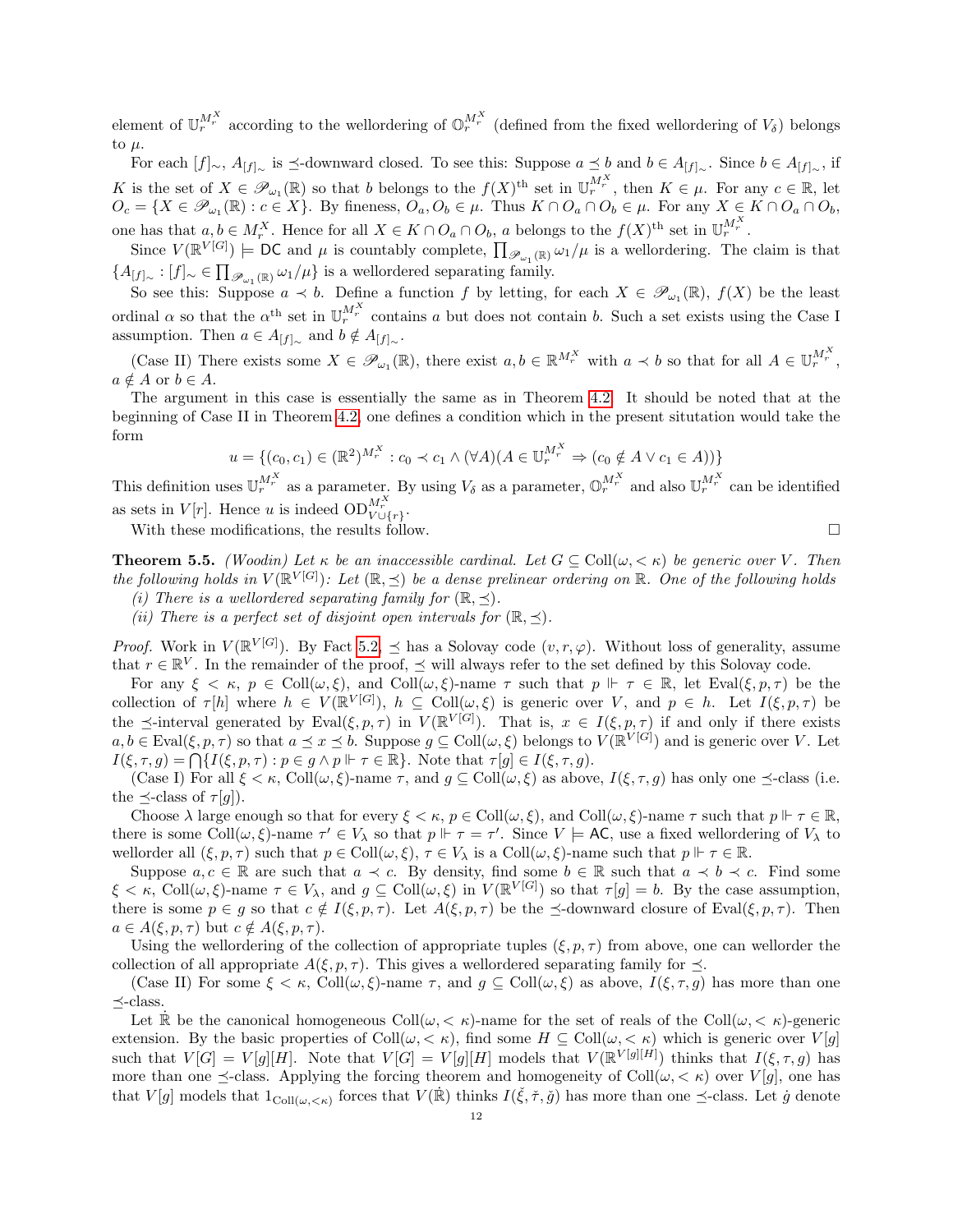the canonical  $Coll(\omega, \xi)$ -name for the generic filter. Then applying the forcing theorem in V, there is some  $p^* \in \text{Coll}(\omega, \xi)$  so that V models that  $p^*$  forces that  $1_{\text{Coll}(\omega, <\kappa)}$  forces that  $V(\dot{\mathbb{R}})$  thinks  $I(\check{\xi}, \check{\tau}, \check{g})$  has more than one  $\preceq$ -class. The main observation is that for any generic  $h \in V(\mathbb{R}^{V[G]})$  such that  $p^* \in h$ ,  $I(\xi, \tau, h)$  has more than one  $\prec$ -class.

(Claim i) For any  $p \leq p^*$ , there exists  $q_1, q_2 \leq p$  so that  $(q_1, q_2) \Vdash \tau_{\text{left}} \prec \tau_{\text{right}}$ , where  $\tau_{\text{left}}$  and  $\tau_{\text{right}}$  are the canonical  $\text{Coll}(\omega,\xi)\times\text{Coll}(\omega,\xi)$ -name for the evaluation of  $\tau$  according to the left and right  $\text{Coll}(\omega,\xi)$ -generic, respectively, added by a  $Coll(\omega, \xi) \times Coll(\omega, \xi)$ -generic filter.

To prove this: Since  $p \leq p^*$ , Eval $(\xi, p, \tau)$  has representatives from more than one  $\preceq$ -class. Let  $h_1, h_2$  be Coll $(\omega, \xi)$ -generics over V containing p and belongs to  $V(\mathbb{R}^{V[G]})$  such that  $\neg(\tau[h_1] \preceq \tau[h_2] \wedge \tau[h_2] \preceq \tau[h_1])$ . Since Coll $(\omega, \xi)$  and  $\mathscr{P}(\text{Coll}(\omega, \xi))^V$  is countable in  $V(\mathbb{R}^{V[G]})$ , find some  $h \subseteq \text{Coll}(\omega, \xi)$  generic over V, belonging to  $V(\mathbb{R}^{V[G]})$ , contains p, and such that  $h_1 \times h$  and  $h_2 \times h$  are  $Coll(\omega, \xi) \times Coll(\omega, \xi)$ -generic over V. Since  $\neg(\tau[h_1] \preceq \tau[h_2] \wedge \tau[h_2] \preceq \tau[h_1])$  means that  $\tau[h_1]$  and  $\tau[h_2]$  are in two distinct  $\preceq$ -classes,  $\tau[h]$ must not belong to the  $\preceq$ -class of  $\tau[h_1]$  or  $\tau[h_2]$ . Without loss of generality, suppose  $\tau[h]$  does not belong to the  $\preceq$ -class of  $\tau[h_1]$  and in fact  $\tau[h_1] \prec \tau[h]$ . (The argument for the other possibilities are similar.) By the forcing theorem, there exists  $(q_1, q_2) \leq (p, p)$  so that  $(q_1, q_2) \Vdash \tau_{\text{left}} \prec \tau_{\text{right}}$ . This proves Claim i.

(Claim ii) Suppose  $(p_1, p_2) \leq (p^*, p^*)$  and  $(p_1, p_2) \Vdash \tau_{\text{left}} \prec \tau_{\text{right}}$ . Then for all  $a \in \text{Eval}(\xi, \tau, p_1)$  and all  $b \in \text{Eval}(\xi, \tau, p_2)$ , one has that  $a \prec b$ .

To prove this: Let  $h_1$  and  $h_2$  be Coll $(\omega, \xi)$ -generic filters over V so that  $p_1 \in h_1$ ,  $p_2 \in h_2$ ,  $a = \tau[h_1]$ , and  $b = \tau[h_2]$ . Let

$$
D_1 = \{ q \in Coll(\omega, \xi) : q \leq p_1 \land (\exists q') (q' \leq p_1 \land (q, q') \Vdash \tau_{\text{left}} \prec \tau_{\text{right}}) \}
$$

$$
D_2 = \{q \in Coll(\omega, \xi) : q \leq p_2 \land (\exists q') (q' \leq p_2 \land (q', q) \Vdash \tau_{\text{left}} \prec \tau_{\text{right}})\}.
$$

Claim i implies that  $D_1$  and  $D_2$  are dense below  $p_1$  and  $p_2$ , respectively. Since  $p_1 \in h_1$ ,  $p_2 \in h_2$ , genericity implies there are some  $r_1 \in D_1 \cap h_1$  and  $s_2 \in D_2 \cap h_2$ . Hence there is some  $r_2 < p_1$  and  $s_1 < p_2$  so that  $(r_1, r_2) \Vdash \tau_{\text{left}} \prec \tau_{\text{right}}$  and  $(s_1, s_2) \Vdash \tau_{\text{left}} \prec \tau_{\text{right}}$ . Let  $k_1 \subseteq \text{Coll}(\omega, \xi)$  and  $k_2 \subseteq \text{Coll}(\omega, \xi)$  belong to  $V(\mathbb{R}^{V[G]})$ and be such that  $k_1 \times k_2$ ,  $h_1 \times k_1$ , and  $k_2 \times k_2$  are Coll $(\omega, \xi) \times \text{Coll}(\omega, \xi)$ -generic over V with  $(r_1, r_2) \in h_1 \times k_1$ and  $(s_1, s_2) \in k_2 \times h_2$ . Since  $r_2 \leq p_1$  and  $s_1 \leq p_2$ ,  $(r_2, s_1) \in k_1 \times k_2$  implies that  $(p_1, p_2) \in k_1 \times k_2$ . Hence  $\tau[k_1] \prec \tau[k_2]$ . Since  $(r_1, r_2) \in h_1 \times k_2$ ,  $\tau[h_1] \prec \tau[k_1]$ . Since  $(s_1, s_2) \in k_2 \times h_2$ ,  $\tau[k_2] \prec \tau[h_2]$ . Hence  $\tau[h_1] \prec \tau[k_1] \prec \tau[k_2] \prec \tau[h_2]$ . This show  $a = \tau[h_1] \prec \tau[h_2] = b$ . This completes the proof of Claim ii.

(Claim iii) Suppose  $g_1 \times g_2$  is  $Coll(\omega, \xi) \times Coll(\omega, \xi)$ -generic over V and contains  $(p^*, p^*)$ . Then  $\neg(\tau[g_1] \preceq \tau[g_2])$  $\tau[g_2] \wedge \tau[g_2] \preceq \tau[g_1]).$ 

To prove this: If not, there is some  $(p_1, p_2) \in g_1 \times g_1$  so that  $(p_1, p_2) \Vdash \tau_{\text{left}} \preceq \tau_{\text{right}} \wedge \tau_{\text{right}} \preceq \tau_{\text{left}}$ . By Claim ii, there is some  $(q_1, q_2) \preceq p_1$  so that  $(q_1, q_2) \Vdash \tau_{\text{left}} \prec \tau_{\text{right}}$ . Let  $k_1, k_2 \subseteq \text{Coll}(\omega, \xi)$  be such that  $(q_1, q_2) \in k_1 \times k_2$  and  $k_1 \times k_2$ ,  $k_1 \times g_2$ , and  $k_2 \times g_2$  are Coll $(\omega, \overline{\xi}) \times \text{Coll}(\omega, \overline{\xi})$ -generic over V. Note that  $(q_1, q_2) \in k_1 \times k_2$  implies that  $\tau[k_1] \prec \tau[k_2]$ .  $(p_1, p_2) \in k_1 \times g_2$  and  $(p_1, p_2) \in k_2 \times g_2$  implies  $\tau[g_2] \preceq \tau[k_1]$ and  $\tau[k_2] \preceq \tau[g_2]$ . Hence  $\tau[k_2] \preceq \tau[k_1]$ . Contradiction. This proves Claim iii.

Now suppose  $g_1 \times g_2$  is  $Coll(\omega, \xi) \times Coll(\omega, \xi)$ -generic over V such that  $(p^*, p^*) \in g_1 \times g_2$ . By Claim iii, without loss of generality, one may assume that  $\tau[g_1] \prec \tau[g_2]$ . Then there is some  $(p_1, p_2) \in g_1 \times g_2$  such that  $(p_1, p_2) \leq (p^*, p^*)$  and  $(p_1, p_2) \Vdash \tau_{\text{left}} \prec \tau_{\text{right}}$ . Claim ii implies that every element of Eval $(\xi, p_1, \tau)$  is less than any element of Eval $(\xi, p_2, \tau)$ . Thus  $I(\xi, \tau, g_1) \cap I(\xi, \tau, g_2) = \emptyset$ .

By the usual argument, one can construct, within  $V(\mathbb{R}^{V[G]})$ , a perfect set of mutual Coll $(\omega,\xi)$ -generic filters over V containing  $p^*$ . This yields a perfect set of open intervals in  $(\mathbb{R}, \preceq)$ . This completes the proof.  $\square$ 

<span id="page-12-0"></span>**Fact 5.6.** Let  $V \models \mathsf{ZF}$  and  $\kappa$  be a weakly compact cardinal of V. Let G be Coll $(\omega, \langle \kappa \rangle)$ -generic over V. There are no Aronszajn trees on a wellorderable set in the Solovay model  $V(\mathbb{R}^{V[G]})$ .

*Proof.* Suppose T is an  $\omega_1$ -tree in  $V(\mathbb{R}^{V[G]})$ . Since T is an  $\omega_1$ -tree on a wellorderable set, one may assume that the underlying domain of the tree T is  $\omega_1$ . The tree T is  $OD_{V\cup\{r\}}^{V[G]}$  for some  $r \in \mathbb{R}^{V[G]}$ . Using the homogeneity of Coll $(\omega, < \kappa)$  as in the proof of Fact [5.2,](#page-9-1) one can show that  $T \in V[r]$ . In  $V[r]$ , T is a  $\kappa$ -tree. However  $r \in V[G \restriction \xi]$  for some  $\xi < \kappa$ . Since  $|\text{Coll}(\omega, \langle \xi)|^V < \kappa$  and a forcing smaller than  $\kappa$  preserves the weak compactness of  $\kappa$ ,  $V[r]$  still thinks  $\kappa$  is weakly compact. (See [\[7\]](#page-14-11) Theorem 21.2 and Lemma 9.26 for this basic forcing fact.) Using the tree property in  $V[r]$ , there is a branch through T. By absoluteness, it is still a branch in  $V(\mathbb{R}^{V[G]}$ ).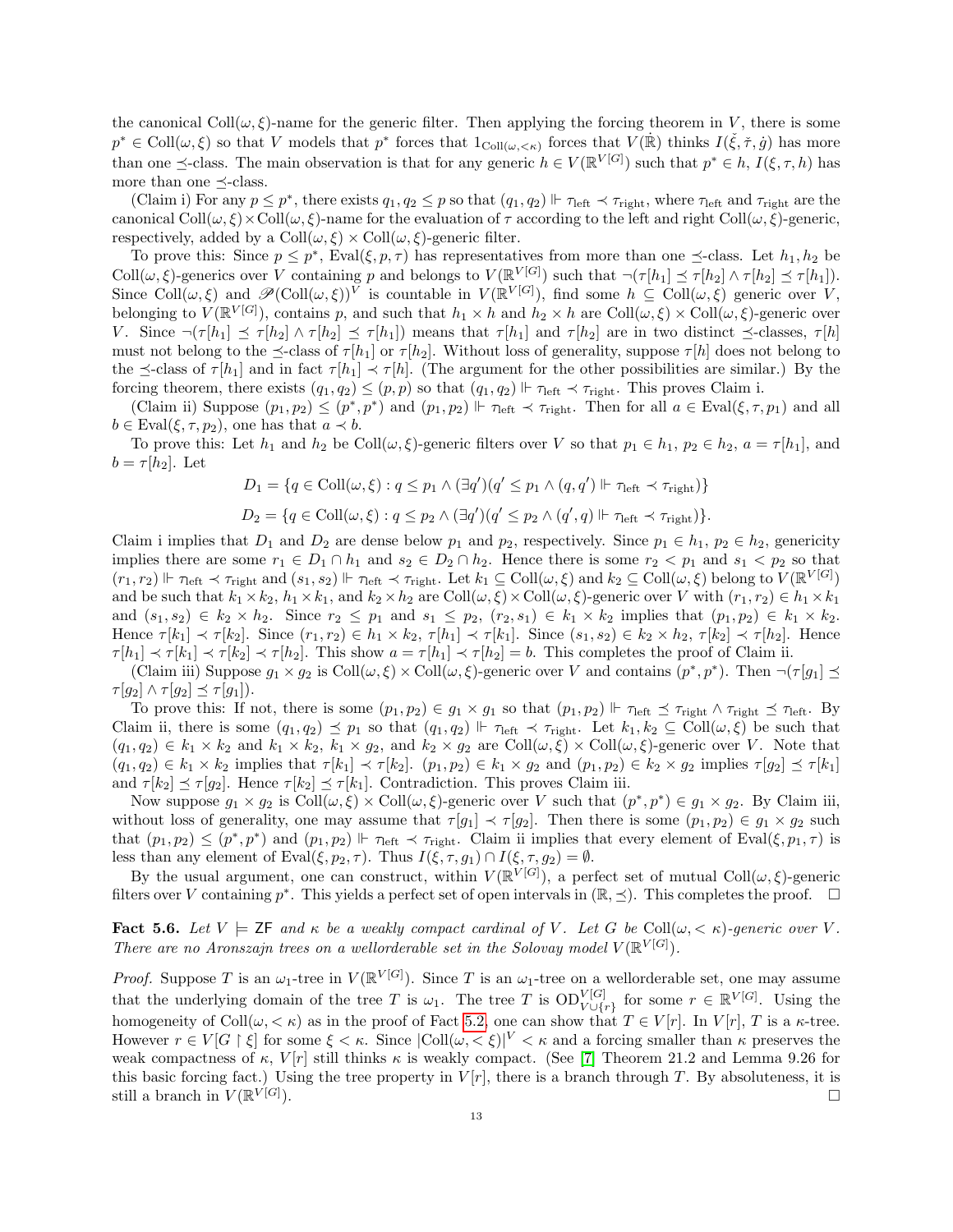<span id="page-13-0"></span>**Theorem 5.7.** (Woodin) Let  $V \models$  ZFC and  $\kappa$  be a weakly compact cardinal of V. Let G be Coll $(\omega, \kappa)$ . generic over V.  $V(\mathbb{R}^{V[G]}) \models$  SH.

*Proof.* Let  $(P, \prec)$  be a complete dense nonseparable linear ordering without endpoints in  $V(\mathbb{R}^{V[G]})$ . There is some  $s \in \mathbb{R}^{V[G]}$ ,  $w \in V$ , and formula  $\varphi$  witnessing  $(P, \prec)$  is  $OD_{w,s}$ . Choose  $V_\lambda$  so large that every element of P is  $OD_{v,r,s}$  for some  $v \in V_\lambda$  and  $r \in \mathbb{R}^{V[G]}$ .

By fixing a wellordering B of  $V_{\lambda}$  and a wellordering of the formulas, one can define a surjection from  $\Phi: \Lambda \times \mathbb{R} \to P$  where  $\Lambda$  is some ordinal. Modify  $\Phi$  if necessary to ensure that for any two points of  $x, y \in P$ , there are cofinal in  $\Lambda$  many  $\alpha$ 's so that there are  $a, b \in \mathbb{R}$  with  $\Phi(\alpha, a) = x$  and  $\Phi(\alpha, b) = y$ . This map is ordinal-definable from s,  $w$ ,  $V_{\lambda}$ , and B.

For  $\alpha < \Lambda$ , let  $P_{\alpha} = {\Phi(\alpha, r) : r \in \mathbb{R}^{V[G]}}$ . Let  $(P_{\alpha}, \prec)$  be the linear ordering resulting from the restriction of  $\prec$ . Let  $(Q_\alpha, \sqsubseteq)$  be the prelinear ordering on R induced by  $\Psi_\alpha : \mathbb{R} \to P_\alpha$  defined by  $\Psi_\alpha(r) = \Phi(\alpha, r)$ . The witness to each  $(Q_\alpha, \subseteq)$  being ordinal-definable in  $V_\lambda$ , s, w, B is obtained uniformly. Hence Fact [5.2](#page-9-1) gives uniformly the Solovay codes for each  $(Q_{\alpha}, \subseteq)$ . The proof of Case I in Theorem [5.5](#page-11-0) gives a uniform sequence of wellordered separating families for each  $(Q_\alpha, \subseteq)$ . Collapsing, one obtain a uniform sequence  $\mathcal{E}_\alpha$ of separating family for each  $(P_{\alpha}, \prec)$ . Using the wellordering of  $\Lambda$  and the wellordering of each  $\mathcal{E}_{\alpha}$ , one can define a wellordered separating family for  $(P, \prec)$  just as in Theorem [4.5.](#page-7-1)

Fact [4.3](#page-7-2) and Fact [5.6](#page-12-0) imply that there are no Suslin line.

<span id="page-13-1"></span>**Fact 5.8.** (ZFC) Let  $\kappa$  be a cardinal and T be a  $\kappa$ -Suslin tree. If  $\mathbb{P}$  is a forcing with  $|\mathbb{P}| < \kappa$ , then in  $\mathbb{P}$ -generic extensions, T has no branches and no κ-sized antichains.

*Proof.* This is a well known result that small forcing can not kill a  $\kappa$ -Suslin tree.

One may assume that  $(T, \prec)$  is a tree on  $\kappa$ . Let  $G \subseteq \mathbb{P}$  be  $\mathbb{P}$ -generic over V. Suppose B is a branch of T in  $V[G]$ . Let  $p \in G$  and  $\dot{B}$  be a P-name so that  $\dot{B}[G] = B$  and p forces that  $\dot{B}$  is a branch. Fix some  $r \leq_{\mathbb{P}} p$ . For each  $\alpha < \kappa$ , let  $E_{\alpha} = \{q \in \mathbb{P} : q \leq_{\mathbb{P}} r \wedge q \Vdash_{\mathbb{P}} \check{\alpha} \in B\}$ . Since  $|\mathbb{P}| < \kappa$ , there is some  $q \leq_{\mathbb{P}} r$  so that  $C^q = \{ \alpha : q \in E_\alpha \}$  is size  $\kappa$ . Let  $D = \{ q \in \mathbb{P} : q \leq_{\mathbb{P}} p \wedge |C^q| = \kappa \}.$  The above argument showed that D is dense below  $p \in G$ . By genericity, let  $q \in G \cap D$ . Then  $B \in V$  since B is the  $\prec$  downward closure of  $C^q$ . Contradiction.

 $\mathbb P$  does not add any *κ*-sized antichains is proved similarly.  $\Box$ 

<span id="page-13-2"></span>Fact 5.9. (ZF) If there is a Suslin tree on a wellorderable set, then there is a Suslin line.

Proof. This is the usual argument with some details provided to see that no choice is needed. See [\[7\]](#page-14-11) Chapter 9 for the definition of a normal Suslin tree.

If a Suslin tree is on a wellorderable set, one may assume the Suslin tree is on  $\omega_1$ . Given a Suslin tree on  $\omega_1$ , one can produce a normal Suslin tree on  $\omega_1$  in ZF. (See the construction in [\[7\]](#page-14-11) Lemma 9.13.) Let  $T = (\omega_1, \prec)$  be a normal Suslin tree on  $\omega_1$ .

Let  $\pi : \omega \to \mathbb{Q}$  be a fixed bijection of  $\omega$  with  $\mathbb{Q}$ , the set of rationals numbers. One property required of a normal Suslin tree is that for each  $x \in T$ , x has countably infinite many immediate sucessors. Let  $S_x$  denote the set of immediate successors of x in T. Since  $S_x \subseteq \omega_1$ ,  $S_x$  is in bijection (via the Mostowski collapse map) with its ordertype which is some countable ordinal  $\omega \cdot \gamma + n$  where  $\gamma < \omega_1$  and  $n \in \omega$ . By moving the *n*-many points to the front,  $S_x$  is uniformly in bijection with  $\omega \cdot \gamma$ .  $S_x$  is now uniformly in bijection with  $\mathbb{Q} \times \gamma$  (which comes from apply  $\pi$  to each  $\omega$ -block).  $\mathbb{Q} \times \gamma$  can be given the reverse lexicographic ordering where  $\mathbb{Q}$  has its usual dense linear order structure. Pulling this ordering back to  $S_x$ , one has uniformly defined a dense linear ordering  $\leq_x$  on  $S_x$ . (Individually,  $(S_x, \leq_x)$  is isomorphic to Q but this isomorphism can not be found uniformly in  $x$ .)

Let L be the collection of maximal branches in  $T = (\omega_1, \prec)$ . If  $B \in L$  is a maximal branch, for  $\alpha$  less than the length of B, let  $B(\alpha)$  be the element of B that belongs to the  $\alpha^{\text{th}}$  level of T. Now suppose  $B, C \in L$  and  $B \neq C$ . Note that B can not be an initial segment of C or the other way around since both are maximal branches. Let  $\epsilon_{C,D}$  denote the least level  $\alpha$  so that  $B(\alpha) \neq C(\alpha)$ . Another requirement of being a normal Suslin tree is that for each limit level  $\delta$ , if x, y belong to level  $\delta$  and have the same  $\prec$ -initial segment in T, then  $x = y$ . This implies that if  $B \neq C$ , then  $\epsilon_{C,D}$  must be a sucessor ordinal. Let  $z_{B,C}$  denote the common immediate predecessor of  $B(\epsilon_{B,C})$  and  $C(\epsilon_{B,C})$ . Finally, define  $B \triangleleft C$  if and only if  $B \neq C$  and  $B(\epsilon_{B,C}) \leq_{B,C} C(\epsilon_{B,C})$ , where recall that  $\leq_{B,C}$  is the dense linear ordering of  $S_{z_{B,C}}$ , which is the collection of immediate sucessor of  $z_{B,C}$ . It can be checked that  $(L, \triangleleft)$  is a linear ordering.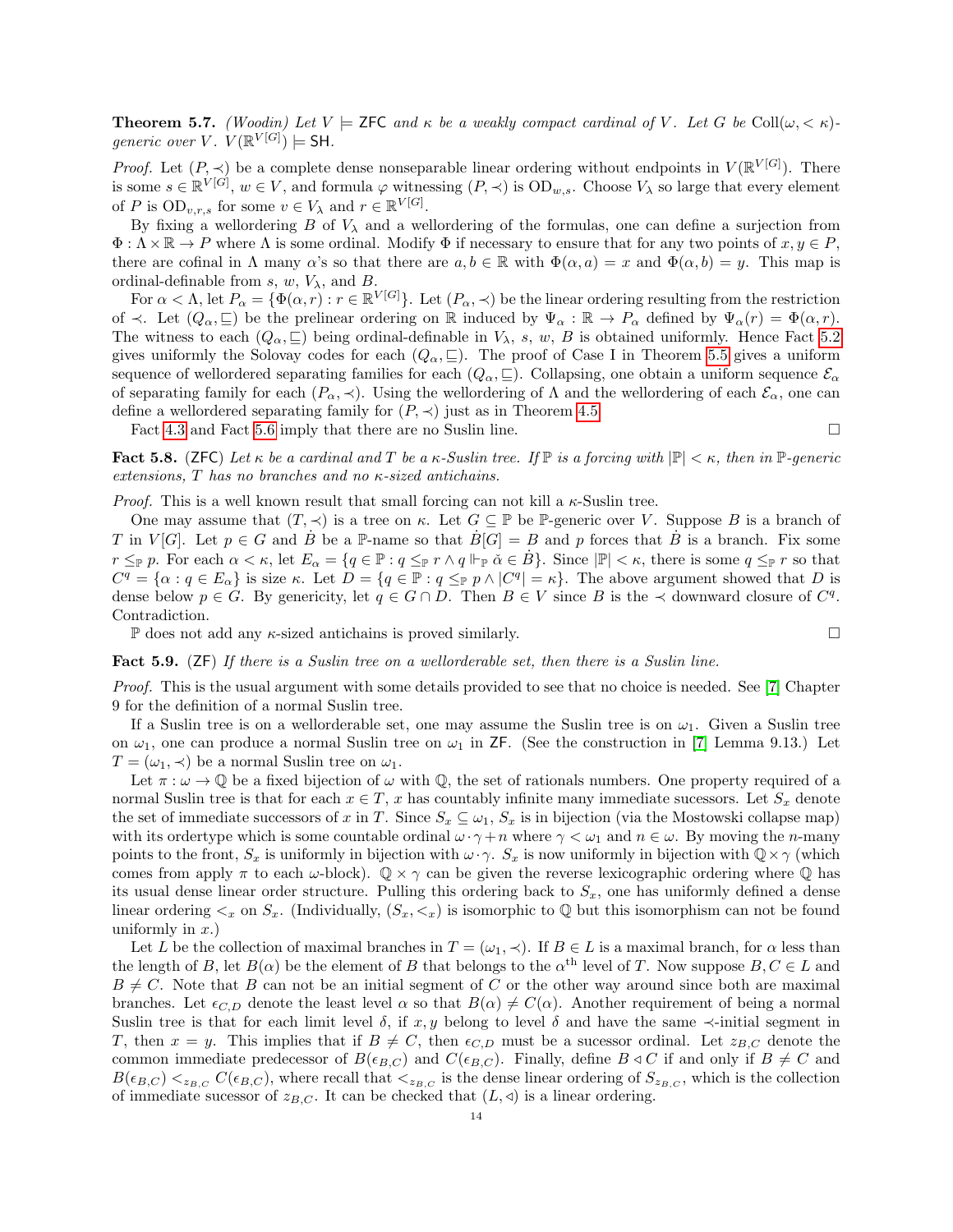For each  $x \in \omega_1$ , let  $I_x = \{B \in L : x \in B\}$ . Note that  $I_x$  is an open interval. Suppose  $B \triangleleft C$ . Then  $B(\epsilon_{B,C}) <_{z_{B,C}} C(\epsilon_{B,C})$ . Since  $(S_{z_{B,C}},<_{z_{B,C}})$  is a dense linear ordering, find some  $x \in S_{z_{B,C}}$  so that  $B(\epsilon_{B,C}) \leq_{z_{B,C}} x \leq_{z_{B,C}} C(\epsilon_{B,C})$ . One can check that  $I_x \subseteq (B,C)$ , where  $(B,C)$  refers to the open interval in  $(L, \triangleleft)$  determined by B and C.

It has been shown that for any open interval  $(B, C)$ , there is some  $x \in \omega_1$  so that  $I_x \subseteq (B, C)$ . This implies that  $(L, \triangleleft)$  is a dense linear ordering.

If  $I_x$  and  $I_y$  are disjoint, then one has that x and y are incomparable in  $(T, \prec)$ . Suppose E is a family of disjoint open intervals. For each open interval  $K \in \mathcal{E}$ , let  $x_K$  denote the least  $x \in \omega_1$  so that  $I_x \subseteq K$ which exists by the above observation. Thus  $\{x_K : K \in \mathcal{E}\}$  is an antichain in T. Since T is a Suslin tree, this collection must be countable. Thus  $\mathcal E$  must be countable. So  $(L, \triangleleft)$  has the countable chain condition.

Let  $\mathcal{D} \subseteq L$  be a countable set. Let  $\delta < \omega_1$  be the supremum of the length of all the maximal branches in D. Let  $x \in T$  be some element of T on a level higher than  $\delta$ . Then  $I_x$  is an open interval disjoint from D.  $(L, \triangleleft)$  is not separable.

<span id="page-14-15"></span>Fact 5.10. (Jensen) In L, if  $\kappa$  is a regular uncountable non-weakly compact cardinal, then there is a  $\kappa$ -Suslin tree.

Fact 5.11. Suppose  $\kappa$  is an inaccessible cardinal which is not weakly compact in L. Let  $G \subseteq \text{Coll}(\omega, < \kappa)$ be generic over V. The Solovay model  $L(\mathbb{R}^{L[G]})$  has a Suslin tree on  $\omega_1$  and hence a Suslin line.

Proof. By Fact [5.10,](#page-14-15) let  $(T, \prec) \in L$  be a  $\kappa$ -Suslin tree in L. In  $L(\mathbb{R}^{L[G]}), (T, \prec)$  is an  $\omega_1$ -tree. If  $(T, \prec)$ fails to be a Suslin tree, then there an uncountable branch or uncountable chain. This object is  $OD<sub>r</sub>$  for some  $r \in \mathbb{R}^{L[G]}$ . As this object is a set of ordinals, a homogeneity argument shows that it belongs to  $L[r]$ . This real r belongs to a  $\text{Coll}(\omega, \xi)$ -generic extension for some  $\xi < \kappa$ . This object is then a  $\kappa$ -sized branch or antichain in  $L[r]$ . However, Fact [5.8](#page-13-1) implies that  $(T, \prec)$  is still a  $\kappa$ -Suslin tree in  $L[r]$ . Contradiction.

Thus  $(T, \prec)$  is a Suslin tree in  $L(\mathbb{R}^{L[G]})$ . By Fact [5.9,](#page-13-2) there is a Suslin line in  $L(\mathbb{R}^{L[G]})$  $\Box$ 

<span id="page-14-10"></span>**Theorem 5.12.** Suppose  $V \models$  ZFC and  $\kappa$  is an inaccessible cardinal of V. Let  $G \subseteq Coll(\omega, \langle \kappa \rangle)$  be Coll $(\omega, <\kappa)$ -generic over V. The Solovay model  $V(\mathbb{R}^{V[G]})$  has a Suslin line if and only if  $V(\mathbb{R}^{V[G]})$  has a Suslin tree on  $\omega_1$ .

*Proof.* This follows from Fact [4.3,](#page-7-2) Theorem [5.5,](#page-11-0) and Fact [5.9.](#page-13-2)

#### **REFERENCES**

- <span id="page-14-7"></span>1. Andrés Eduardo Caicedo and Richard Ketchersid, A trichotomy theorem in natural models of  $AD^+$ , Set theory and its applications, Contemp. Math., vol. 533, Amer. Math. Soc., Providence, RI, 2011, pp. 227–258. MR 2777751
- <span id="page-14-1"></span>2. Matthew Foreman, A Dilworth decomposition theorem for  $\lambda$ -Suslin quasi-orderings of **R**, Logic, methodology and philosophy of science, VIII (Moscow, 1987), Stud. Logic Found. Math., vol. 126, North-Holland, Amsterdam, 1989, pp. 223–244. MR 1034565
- <span id="page-14-0"></span>3. Leo Harrington, David Marker, and Saharon Shelah, Borel orderings, Trans. Amer. Math. Soc. 310 (1988), no. 1, 293–302. MR 965754
- <span id="page-14-9"></span>4. Greg Hjorth, A dichotomy for the definable universe, J. Symbolic Logic 60 (1995), no. 4, 1199–1207. MR 1367205
- <span id="page-14-2"></span>5. Joel David Hamkins (https://mathoverflow.net/users/1946/joel-david hamkins), Does  $ZF + AD$  settle the original Suslin hypothesis?, MathOverflow, URL:https://mathoverflow.net/q/281330 (version: 2017-09-17).
- <span id="page-14-3"></span>6. Thomas Jech, Non-provability of Souslin's hypothesis, Comment. Math. Univ. Carolinae 8 (1967), 291–305. MR 0215729
- <span id="page-14-11"></span>7. , Set theory, Springer Monographs in Mathematics, Springer-Verlag, Berlin, 2003, The third millennium edition, revised and expanded. MR 1940513 (2004g:03071)
- <span id="page-14-14"></span>8. Akihiro Kanamori, The higher infinite, second ed., Springer Monographs in Mathematics, Springer-Verlag, Berlin, 2009, Large cardinals in set theory from their beginnings, Paperback reprint of the 2003 edition. MR 2731169
- <span id="page-14-6"></span>9. Alexander S. Kechris, The axiom of determinacy implies dependent choices in  $L(\mathbb{R})$ , J. Symbolic Logic 49 (1984), no. 1, 161–173. MR 736611
- <span id="page-14-5"></span>10. Itay Neeman, *Determinacy in L*(R), Handbook of set theory. Vols. 1, 2, 3, Springer, Dordrecht, 2010, pp. 1877–1950. MR 2768701
- <span id="page-14-13"></span>11. Ralf Schindler, Set theory, Universitext, Springer, Cham, 2014, Exploring independence and truth. MR 3243739
- <span id="page-14-8"></span>12. Jack H. Silver, Counting the number of equivalence classes of Borel and coanalytic equivalence relations, Ann. Math. Logic 18 (1980), no. 1, 1–28. MR 568914
- <span id="page-14-4"></span>13. R. M. Solovay and S. Tennenbaum, *Iterated Cohen extensions and Souslin's problem*, Ann. of Math. (2) 94 (1971), 201-245. MR 0294139
- <span id="page-14-12"></span>14. Robert M. Solovay, A model of set-theory in which every set of reals is Lebesgue measurable, Ann. of Math. (2) 92 (1970), 1–56. MR 0265151 (42 #64)